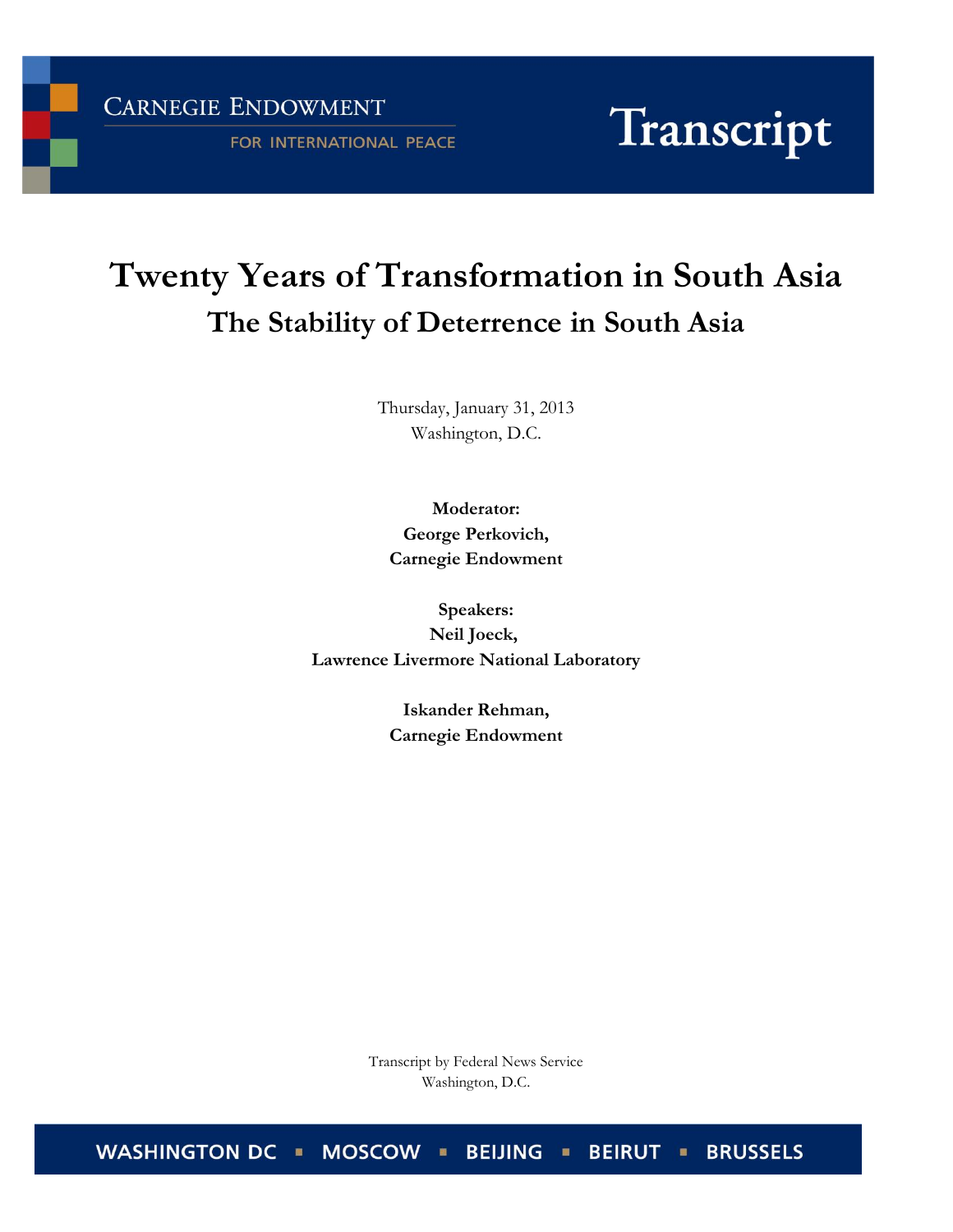GEORGE PERKOVICH: Welcome back. We're going to get started with the afternoon panel, which focuses primarily on nuclear issues. I should say I'm George Perkovich. I basically was supposed to be moderating earlier, at 11:30. I admit my guilt in that, but it was a miscommunication. So anyway, I'm not supposed to be moderating now. So to kind of show that two wrongs might make a right, actually, I am moderating this session because our colleague, Toby Dalton, went home with what appears to be the flu.

And so we're asking Iskander, our other colleague, who's a Stanton fellow here, to be on the panel instead, which is actually great, because Iskander is doing some very interesting work in particular on naval nuclear developments in India and Pakistan and the interactivity between those. And it's a topic on which not a lot of work has been done. And I think what he's doing is very interesting. And so you'll get to hear about that. And then I have a long-time friend to my left, which he should laugh about, Neil Joeck, who is here from Lawrence Livermore National Lab. He's worked on and off at Livermore for a great time, but also has served in administrations in the National Security Council, in policy planning at the State Department, and in the National Intelligence Council, so has a lot of experience analytically and in terms of also working on the policy side of things. And like I said, I think the first thing I read that Neil had written on South Asian nuclear issues was dated something like 1983. So he's been at this a long time.

So Neil's going to go first, followed by Iskander, and then I'll make some comments. And then we'll open up for discussion. So Neil.

# [02:23]

NEIL JOECK: Thanks very much, George, and thank you all for attending today.

It used to be that economics was the dismal science, but we started off with a bang this morning on economics. Now I think nuclear weapons continue to be the dismal science, not to the extent it's a science at all. So at Livermore we try to counter that by the pretty picture you see before you. Nothing bad can come from such a bucolic setting. (Laughter.) But, of course, that's not Pakistan. That's what we're going to talk about.

So I need to do two things. I'll give you the outline. But as they say in the military, BLUF – bottom line up front. I think theater nuclear weapons fundamentally challenge current assumptions of plans about the future of conflict in South Asia. So what I'll talk about is the six bullet points.

War is still possible between India and Pakistan. If you disagree with that conclusion, you can go to sleep and you won't be wakened, because that is stipulated as part of my discussion. I think that's just the case. Past wars have been limited, so people think, in South Asia. And I'll say a little bit about that. I had a chance to speak here in Washington at the Stimson Center several months ago, where I laid this out in somewhat greater detail, so I'll be brief there.

# [03:37]

I think the Cold War model of limited nuclear war does not really apply in South Asia. And I think unfortunately a lot of the analysis thinking about the prospect of nuclear use, of nuclear deterrence, in South Asia are built on that model. And I think it's not particularly apt.

The fourth point is Pakistan is developing tactical nuclear weapons based on their own tests and announcements. And I'll go into a little bit about what that may mean. I think the implication, as I say at the outset, is that Indian nuclear policies may need to be reevaluated. And I'm cautious in the presence of Ashley Tellis,

WASHINGTON DC · MOSCOW · BEIJING · **BRUSSELS BEIRUT .**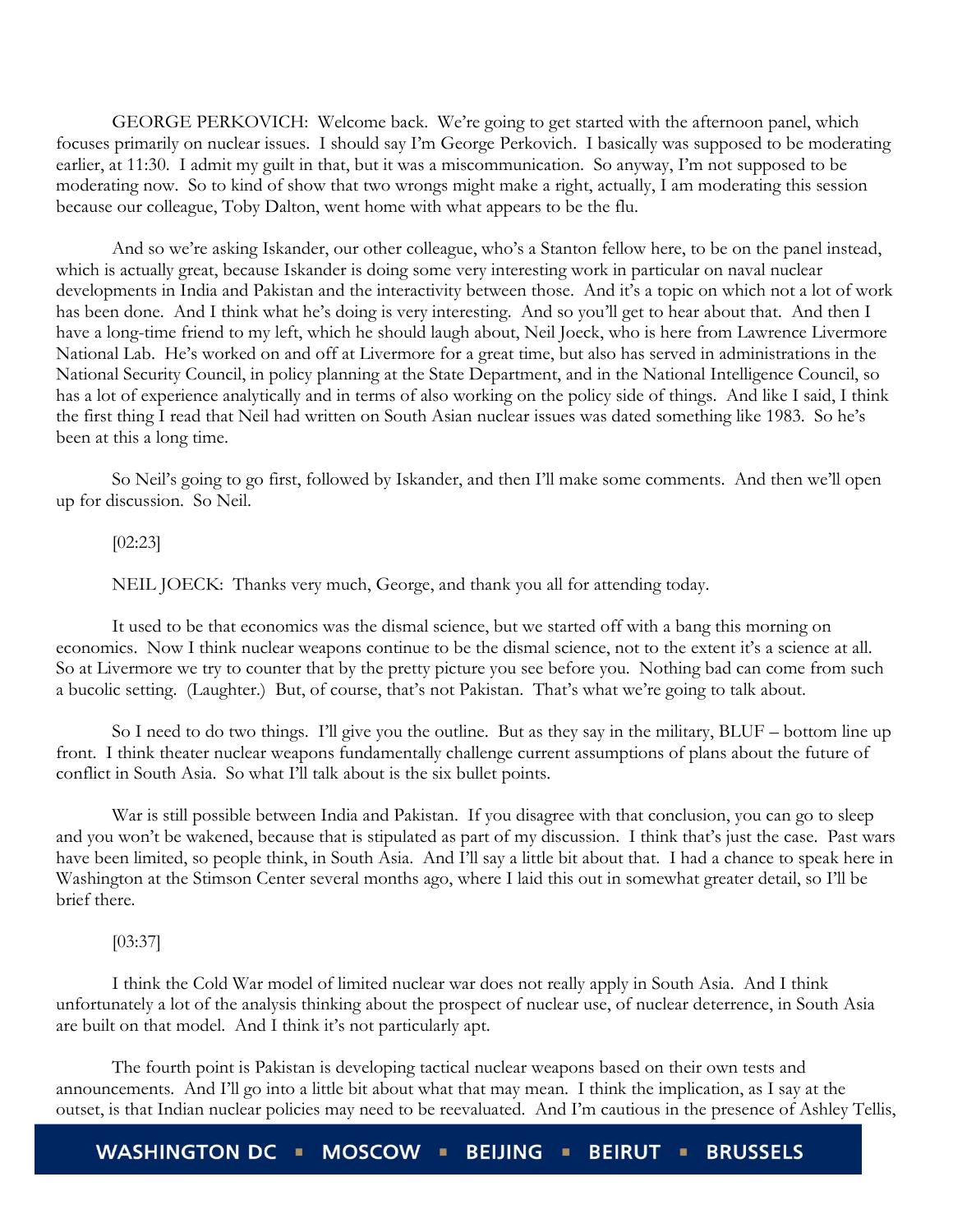saying that some of the arguments that he makes in his book may need to be reevaluated. I do think the introduction of nuclear weapons at the battlefield level – and I should also add the caveat, tactical is really not a very good modifier for nuclear weapons. Nuclear weapons are, depending on your perspective, one more weapon in the arsenal, and they may be used for trying to achieve tactical outcomes or for – but you have a range of tactics to achieve an overall strategy. A nuclear weapon may be one of those.

And then the last point I'd make is that the next war may not look like the past wars, and so let's not assume that it is.

# [04:50]

So war is possible. Neither side wants a war. I'm not advocating it. I'm not saying this is something that we should pay attention to – that we should advocate by any means. But again, it is the dismal science, so I think we need to pay attention to it. I recognize that multiple differences between India and Pakistan continue - the Kashmir issues, the future of Afghanistan, terrorism, et cetera. Their past wars, conflict between them in 1999 and `01-02, I think, have also taught dangerous lessons.

From Pakistan's point of view, they may conclude from 1999 – sorry, from 2001-2002 that coercive diplomacy was tried and failed. And I don't think, as you look carefully at that literature, that really is what happened at the time. I think there's an influence of third parties in both of these where I think the lesson may be negative; that is, from India's perspective, in `01-`02 an opportunity may have been missed as a consequence of third-party intervention. And we just have, I think, sort of a different set of concerns as we go forward.

So with respect to limited wars in South Asia, I think security analysts may assume that a future war would remain limited in terms of the canonical time-space resources and objectives. But I think the past wars between India and Pakistan are not necessarily good indicators that war can remain limited, for a host of reasons, but I'll try and be brief.

I think it's difficult to avoid battlefield initiative. I think we saw that both from the point of people in the battlefield in 1999 at Kargil, but also from an executive level in 1971. Opportunities arise. It's hard to resist them. I also think that 1999 is overstated, in a sense, as being limited. Certainly the battlefield was confined, but there was a good deal of what I call escalation readiness going on with respect to the movement of forces on the ground, at sea, and with respect to the nuclear programs.

# [06:54]

Again, to repeat, `01-`02 may have taught some dangerous lessons . Coercive diplomacy failed - I don't think that was really the case – and opportunity was missed. There may be people in India who would like to redress that missed opportunity.

As I said, the Cold War model, in my judgment, doesn't really apply. It's instructive, but I think there are significant differences. There are no alliance complications between India and Pakistan. There isn't a territorial buffer zone. You don't have what sometimes is referred to as the overkill overhang with respect to their actual capabilities, center versus periphery restraint in the Cold War. We saw the central conflict between the U.S. and the Soviet Union somewhat restrained – somewhat deferred to peripheral battles where restraint was shown on the periphery. But there was wars fought on the periphery that deflected stress at the center, you might say.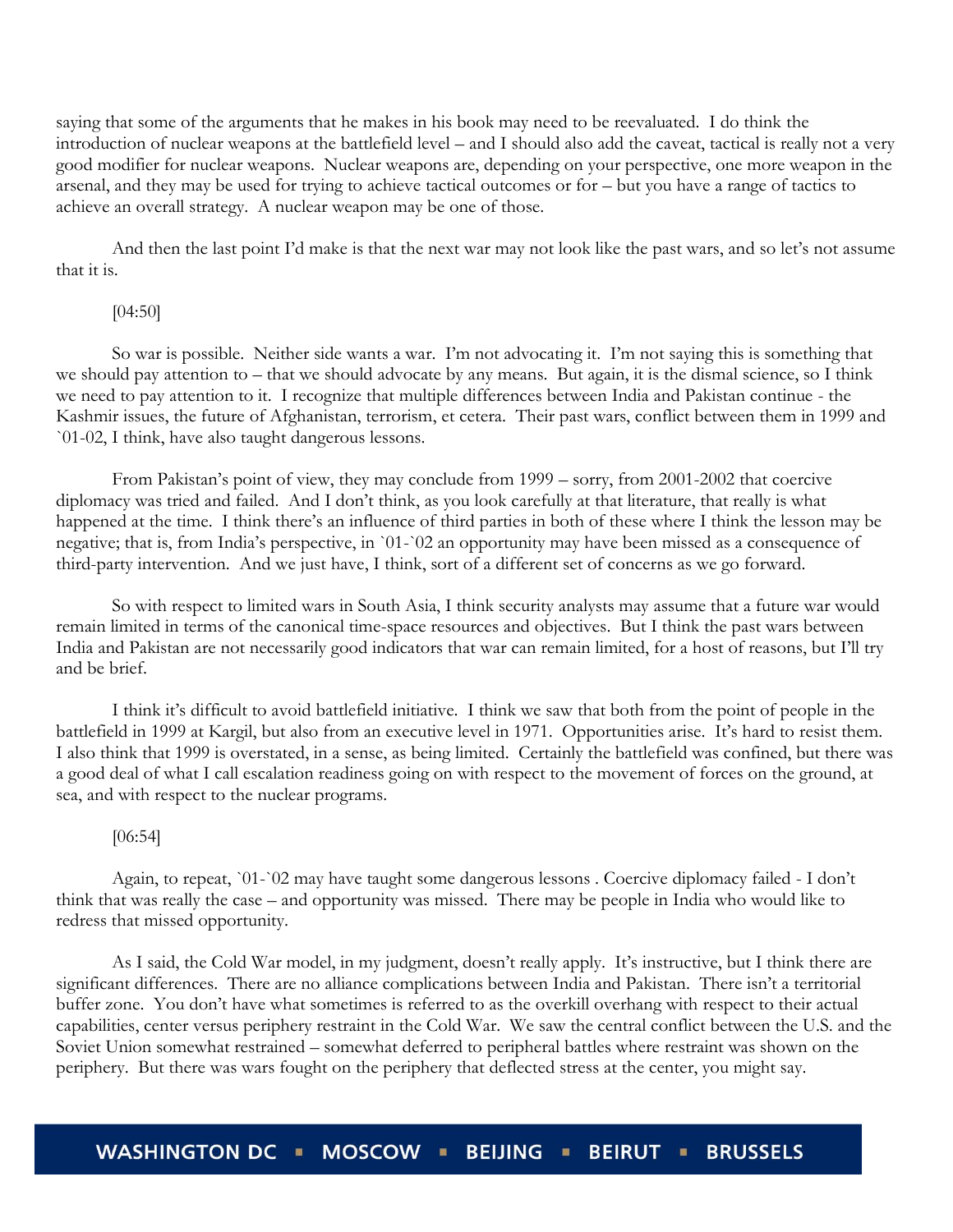With India and Pakistan, of course, you do have the past history, fairly recent. And Jack Gill's presentation before lunch spotlighted the relative improvement over the last decade, but nonetheless there is a past history of direct conflict. And as I noted, I think there's fundamental differences about the future of the neighborhood, you could say, that do not – have the effect of not removing those conflicts.

And there's also, to some extent, this past reliance on third-party intervention. And I do emphasize this, because I think, to some extent, there's an expectation that another war would come under the influence of third parties. But I'm not sure that that's also not overstated. There may be a negative lesson for both countries - for Pakistan in 1999, when many military officers felt that they had been stabbed in the back, the classic kind of complaint from military officers that the politicians had snatched victory – defeat from the jaws of victory when Nawaz Sharif went to Washington on July 5<sup>th</sup> of `99 and, from the perspective of some in the military, handed things over too soon; and from India's perspective in 2001, when, after the December 13<sup>th</sup> attack on the Lok Sabha, they had a month when they might have been able to respond in some fashion. But then on January 12<sup>th</sup>, at the urging of the U.S. and others, President Musharraf gave a speech that was subsequently used as sort of evidence that India could achieve its objectives through other means than conflict. And for some that was a missed opportunity that may be – that they may regret not being able to take advantage of, that they didn't take advantage of.

#### [09:40]

So tactical nuclear weapons – Pakistan announced that it tested a short-range missile suitable for nuclearweapon delivery, the Hatf-IX or Nasr, with a 60-kilometer range. So without going into any details, I'll stipulate that Pakistan has made the decision to go the route of having – again, with understood caveats – using the term tactical – has decided to use tactical nuclear weapons.

Now, this is partially – at least the Pakistanis, I think, frequently argue that it's a response to Cold Start. By looking at the – and, you know, we can sort of back up and look at the progress of thinking back and forth between India and Pakistan to an extent. After 1999, General Malik in January of 2000 gave a speech where he said that India cannot afford to continue to allow Pakistan to use asymmetric warfare and needs to develop, as he puts it, space between escalation and low-intensity conflict for India to respond.

This was accentuated – this perspective was accentuated in 2001-2002 when the Indian army was still sort of under the yoke, you might say, of the Sundarji doctrine. And so in 2004 the army introduced the new concept of Cold Start; that is, to be able to have up to eight or 10 shallow penetrations across the international border rather than the massive movements that accompanied the Sundarji doctrine.

But as we look at this, I think if India were to launch Cold Start, to use Thomas Schelling's language, a conspicuous stopping place would thereby be removed. And the problem in thinking about nuclear use and nuclear deterrence is where would a new conspicuous stopping point appear? When do you pull back? And the presumptions are that limited – that the war would remain limited. But as I've said, I think that's open to some question.

# [11:38]

But I would say that Cold Start per se is really only an excuse. From Pakistan's perspective, I think they had been relying on – again, to use Schelling's language – the threat that leaves something to chance; that is, that India would never – would be cautious about expanding a war across the international border, as they did in 1965, and as they refrained from doing in 1999, and that because of that threat that leaves something to chance, you don't cause

WASHINGTON DC · MOSCOW · BEIJING · **BEIRUT = BRUSSELS**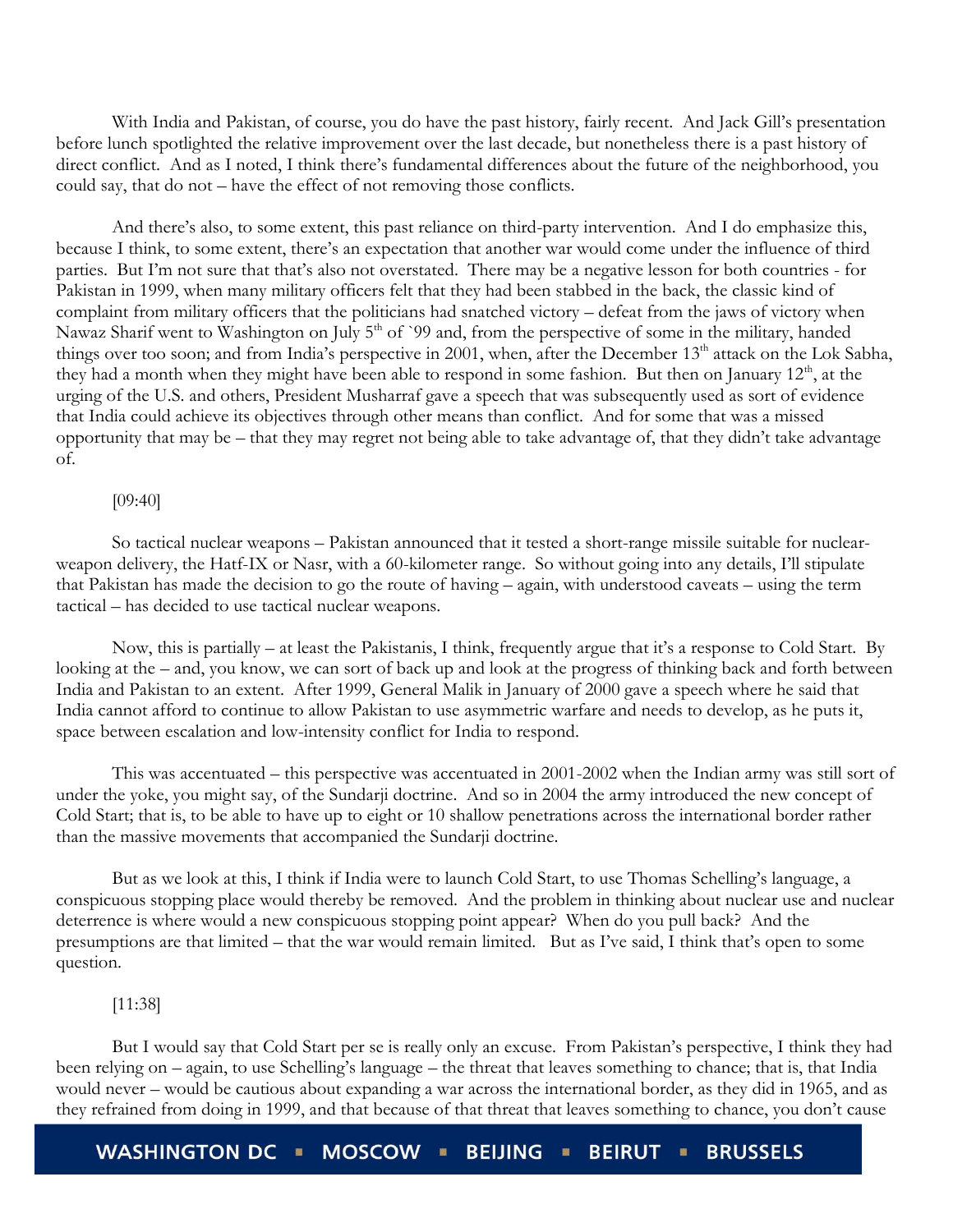conspicuous stopping points. You refrain from what your initiative might lead you to do, and that India would thereby be restrained.

I think after Cold Start is introduced, Pakistan's perspective that India will show restraint starts to disappear. And what they need to do is think in terms not of confronting India with the possibility that an intervention across the international border would immediately result in a fairly wide-scale attack by Pakistan using nuclear weapons. I think Pakistan responded to that by trying to draw down the threshold that would prompt it to use nuclear weapons. And I think what we see now, with their introduction of planned and otherwise of tactical nuclear weapons to the battlefield, indicates that they certainly would like to deter India from inducting Cold Start or something like that. But in the event that it doesn't, they aren't going to rely on – they can no longer rely on that threat. And so what they need to do is to be able to think about how nuclear weapons might be used actually on the battlefield.

#### [13:13]

And I think the implications, then, are largely for India. From India's perspective, they're faced with a new challenge. They have to evaluate whether or not this tactical or theater nuclear weapon threat is credible on Pakistan's side. That is, if a war were catalyzed for whatever reason – and again, I don't think either side wants to go to war, but they've both been faced with the threat of catalytic war in the past and may be again in the future – in the event that India decides to induct Cold Start, decides to move troops across the international border, decides to break that conspicuous stopping point, again, to use Schelling's language, how will Pakistan respond?

Moving on, from India's perspective, they may want to enhance the nuclear taboo. But the question is begged, to what extent does that apply on a new setting? From Pakistan's point of view, to the extent that a nuclear taboo favors India and makes it more difficult for India to respond – for Pakistan to respond to Indian conventional aggression, they may want to erode the nuclear taboo in some ways.

From India's point of view again, they need to sort of change the dialogue. What is the nature of the relation between the two sides as they talk about their conflict? What's allowable and what isn't? In effect, they're talking – they're in a bargaining relationship. Again, to use the nuclear deterrence theoretical literature, how do they bargain about outcomes without quite acknowledging that those outcomes are in prospect?

From India's point of view, then, if war were to break out, if India were to induct Cold Start, how does it deter first use by Pakistan? How does it convince Pakistan that it will remain limited, that it will not show battlefield initiative? And how does it get communicated to Pakistan that India's goals are limited? From India's perspective, what is limited may be, from Pakistan's point of view, something much more fundamental.

# [15:10]

There's a background argument that the weapons would be used by Pakistan only because it was – there was an existential threat posed. They would refrain from using nuclear weapons because they were threatened by India's nuclear strength, nuclear response. But from Pakistan's point of view, even a shallow incursion may look like an existential threat to the state. And therefore, threatening Pakistan with the use of nuclear weapons if they used nuclear weapons first, in effect, is like threatening to hang a man twice. They're already faced with the prospect that the state's being destroyed. Why would they therefore prevent – why would they therefore not use nuclear weapons?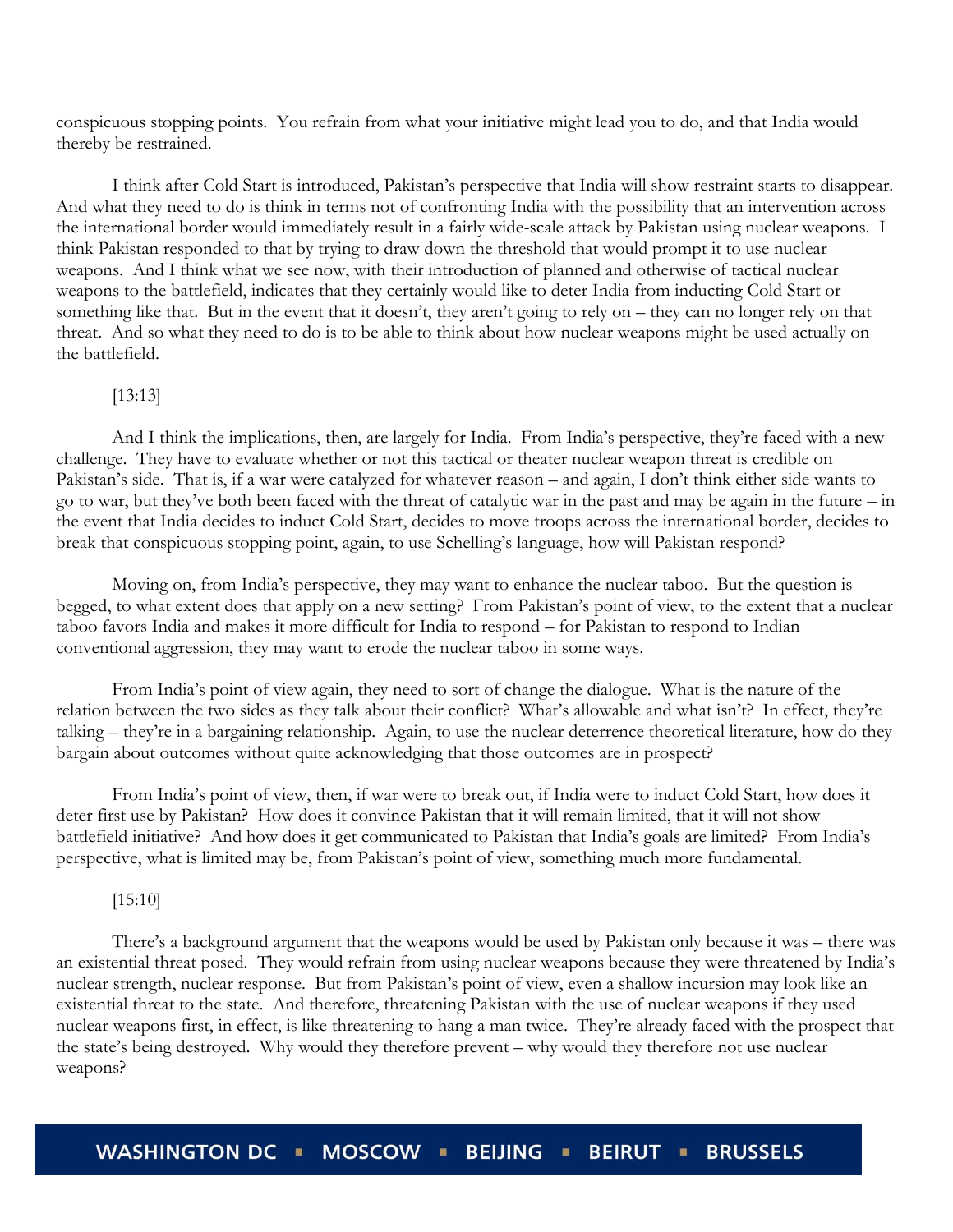So as you look at India's draft nuclear doctrine, I think the Indians have to ask themselves, is this a credible threat to Pakistan? If we imagine what the next war would look like - again, posit that it's catalyzed by a terrorist strike – obviously the best response for India is going to be a diplomatic one initially, because no one's going to benefit particularly from the war. But that may not be available. That may – things may be happening fast. There may be different pressures that make a military response more sensible.

India needs to think about what that response should be, whether or not this army doctrine of Cold Start is a good idea or a bad idea and whether or not there are other options using air capabilities or naval capabilities. Obviously you have sort of the huffing and puffing that goes on before you actually engage in war, so threats, condemnations, calls for restraint, and so on, naturally would be part of the landscape as both sides responded within a relatively short period of time to this catalytic terrorist strike.

#### [17:06]

But in the process, then, of the war developing, how do you signal that you are going to be restrained? How do you signal to the other side, and how do you ensure that that signal is received? We've seen past cases of attempts at signaling. And it's not at all clear, but from the Brass Tacks crisis in 1987, some people in India – in Pakistan make the case that Pakistan was trying to signal with the Kuldip Nayar interview with A.Q. Khan. I don't think that's the case, but it captures the problem, which is that you have to be careful about who your interlocutor is. If you want to send a signal, you have to make sure that the signal is sent promptly.

There was an interview that took place on January  $30<sup>th</sup>$  of 1987. It was only delivered on March  $1<sup>st</sup>$ . It was only published on March 1<sup>st</sup>. So was there a delay in actually conveying that? Was Kuldip Nayar an interlocutor that the Indian government trusted? There are a lot of things that need to be thought about. You don't probably want to do that after the bullets start flying. And then what are those limits? This is part of the bargaining process as well. And the key problem there is a limited war requires two to tango. And how do you convey to the other side that you will be limited, and how do you ensure that the enemy respects those limits? In conversations with Pakistani leaders, I think some of them have the feeling that if India were to attack at point A, Pakistan may choose to respond there or they may simply choose to counterattack at point B, which doesn't lead to restraint.

And I think a critical problem for India is deciding how to respond to nuclear use. And here it may be the case that responding to – that it may be easier to use weapons first. And when I talk about nuclear use, I'm talking about very low yield, not even on the scale of the bombs that were exploded over Hiroshima and Nagasaki, but something that's one or two kilotons in the field with low – and pardon the term of art – collateral damage; that it would have effects on battlefield conditions, battlefield participants, but not on civilians, and there'd be very little radioactive debris as a consequence of this. So the consequences of the use of battlefield nuclear weapons would be quite limited in their effects.

How would India respond to that? Does it make sense for India to invoke its nuclear doctrine, which says that any nuclear attack will result in, in effect, massive retaliation by India against Pakistan? Is that a sensible doctrine to enact? And should it be reevaluated?

#### [19:30]

So by way of conclusion, then, I think tactical weapons have to be considered part of the battlefield at this point. The conditions for restraint need to be established. I think these are challenges for India, that the implications, again, lie heavily for India. They need to think about, well, what options, given this prospect for nuclear use in a battle, are they prepared to forgo? What provocations will they necessarily have to tolerate? At one

**WASHINGTON DC** MOSCOW BEIJING -**BRUSSELS BEIRUT =**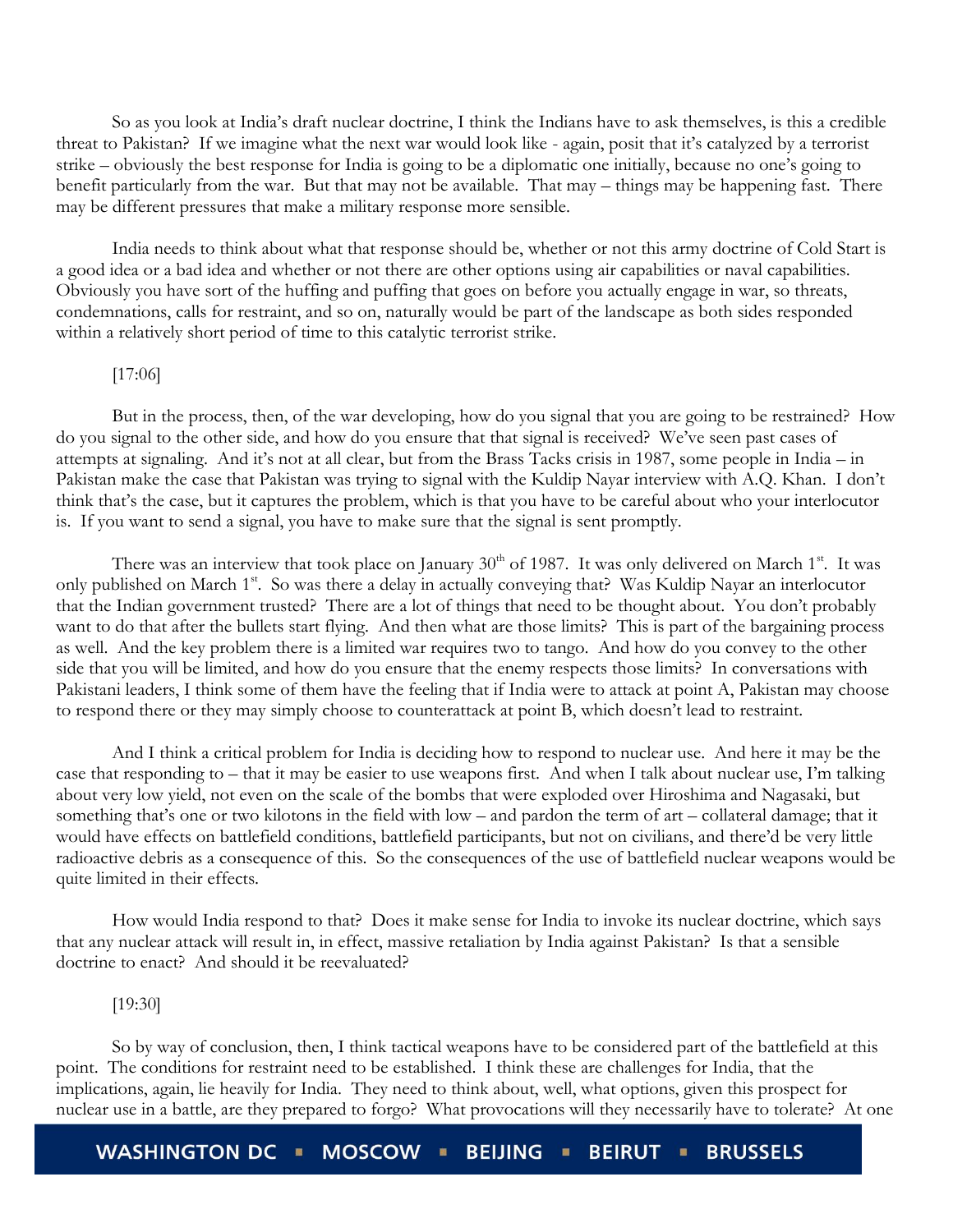point former Defense Minister George Fernandes made a comment in conversation. He said every day of every year we face provocations. We don't respond to all of them. Well, what ones would you choose not to tolerate? How do you limit, then, the military response? And how does that get conveyed to Pakistan?

But in the end, from India's perspective, the implication of the Pakistani introduction of nuclear battlefield use begs the question, what does India do if Pakistan shoots first? Does the draft – does the nuclear doctrine provide the necessary guidance they need? I think structurally India needs to address who's involved in the conversation. That's a process question. The conceptual problem is more fundamental. How do you plan for a nuclear war? The better you do in terms of planning for it, the better opportunity you have for avoiding it when a crisis arises.

[20:49]

So I conclude by saying we're left with more questions than answers, which is also a way of saying that if you ask me a question that I can't really answer, I can simply say we have more questions than answers.

Thank you very much. (Applause.)

MR. PERKOVICH: Thank you, Neil. That was great. That was a great set-up for what comes next.

And Iskander probably isn't going to have cheerier news to report, but go ahead.

ISKANDER REHMAN: Thank you. No, in fact, if what Neil just laid out sent a chill up your spine, I'm not going to be able to provide any measure of reassurance, I'm afraid.

I must also apologize for the absence of slides. I usually find it quite useful to have maps of all these exoticsounding locales, but I didn't really have any time to prepare.

But what I am going to do is I'm going to briefly explain why nuclear interactions at sea are going to come to form an increasingly important component to the South Asian nuclear equation. And then I'm going to try and see if there are any instructive parallels that can be drawn from the Cold War and what implications this evolution is going to have for U.S. policy in the region.

So the study of nuclear interactions at sea provides an exciting opportunity to delve into a relatively underexplored side of the South Asian nuclear equation. Now, I say this because since 1998, when India and Pakistan both burst out of the nuclear closet and publicly revealed their formerly recessed capabilities to the world, there's been little real commentary on the impact that the introduction of sea-based delivery systems would have on the nuclear equation.

# [22:17]

Now, this can be attributed in part to the relatively recent nature of naval nuclearization. India only launched its first indigenously produced nuclear submarine, the INS Arihant, or destroyer of enemies, in 2009. And Pakistan only just formally officialized its ambitions for a functional nuclear triad via an inter-services public press release in May of last year.

Now, I should probably add a caveat, because when I say recent, I'm referring to the public debate, because India's nuclear submarine program was, in fact, initiated over three decades ago. And if you look back at statements

**WASHINGTON DC** MOSCOW = BEIJING = **BEIRUT BRUSSELS**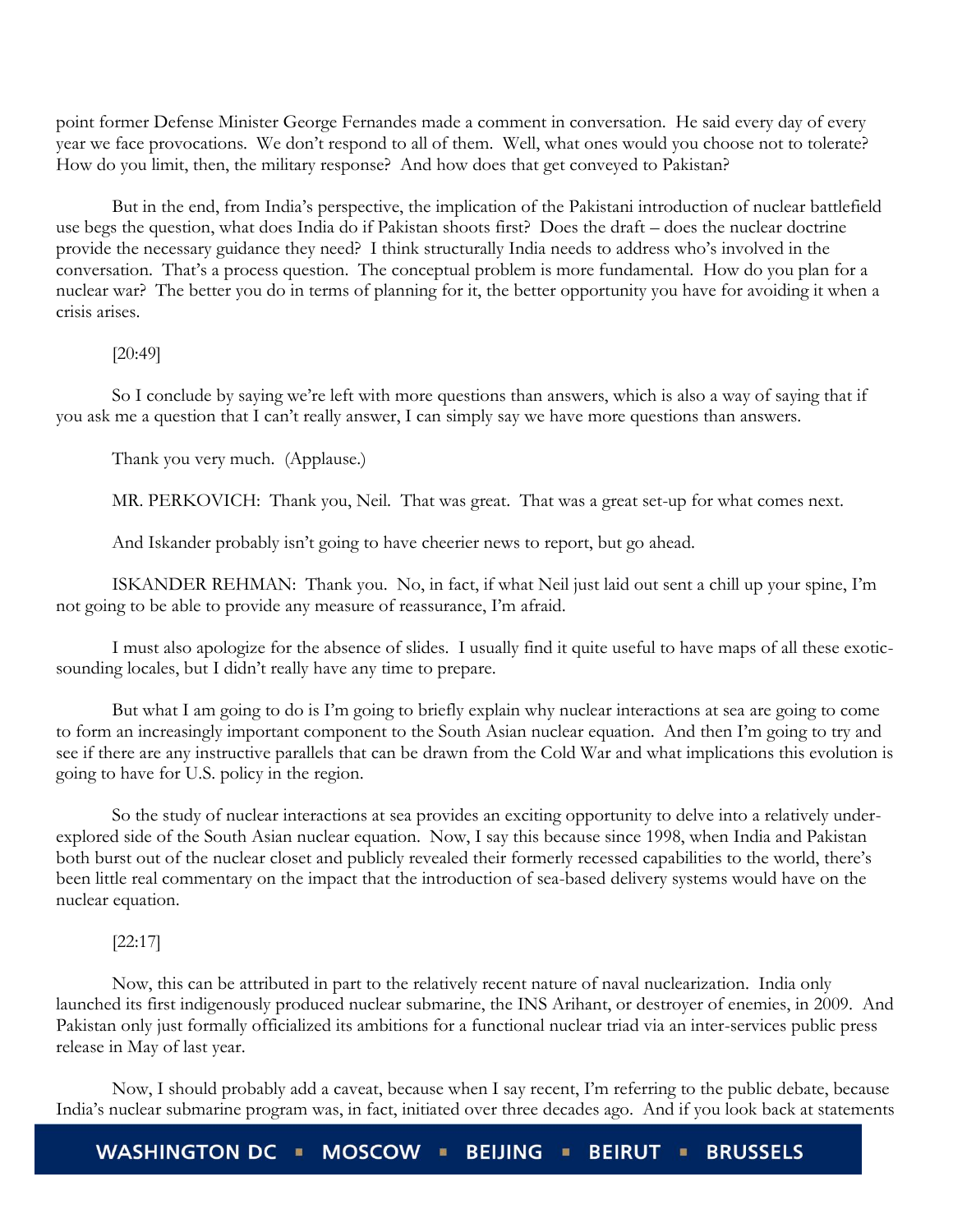by Pakistani naval commanders and strategists, there have been references to the need for Pakistan to acquire a nuclear triad going back at least to the 1980s.

But even since 2009 and India's public unveiling of the Arihant, there's been scant commentary on its wider strategic significance. So the event was hailed as a symbolic and technological milestone, but there was no real recognition of the meaning this had on South Asian nuclear interactions. So I think it's important to note, first of all, that both nations have their own distinct set of motivations to pursue naval nuclearization. So it's important not to lump them together. And those motivations cannot be resumed through a simple action-reaction dynamic.

# [23:38]

India, for example, is motivated certainly in part by a desire for prestige and international recognition, but also by a very rational objective, which is to place its nuclear assets at a safer distance from a decapitation strike. And this is particularly important in light of China's growing militarization of the Tibetan plateau and the proliferation of Chinese ballistic missile silos in strategic high-altitude points along the border. In addition to this, there are mounting concerns in Delhi over the reach of Chinese air power, as well as over recent reports that indicate that China is developing a navalized version of its long-range land-attack cruise missiles.

Now, Pakistan, for its part, has its own strategic rationale for developing a naval nuclear capability, which is at least partly independent of a simple desire to mirror India's own advances. In fact, the study of Pakistan naval strategy since independence reveals that Pakistan has systematically shown a great aptitude for creative strategic thinking in terms of asymmetric naval balancing, whether it be via investing in small amounts of high-end naval technology or by focusing on submarine warfare. And similarly, Pakistan's naval commanders expressed their desire to acquire naval nuclear capability long before India publicly unveiled the Arihant, and at a time when it was uncertain that the project would ever actually see the light of day due to several bureaucratic and technological delays.

One can list several factors that have shaped Pakistan's thinking over the years about naval nuclear warfare, but for reasons of brevity, I won't list them now. But the point that bears the most mention, perhaps, is that through its threats to disperse nuclear assets on its surface ships or aboard its conventional submarines, Pakistan can inject strategic ambiguity and uncertainty. And in so doing, it can offset India's conventional naval advantage in the Indian Ocean, much in the same way it's managed to dilute India's conventional advantage on land. And in both cases, this has been achieved by a refusal to abide by no-first-use policy and by what Neil discussed earlier on, the flirtation with a tactical use of nuclear weapons.

#### [25:40]

So to provide a concrete example, most analysts would now concur that Pakistan is developing a sea-based version of its Babur missile, which is a subsonic nuclear-capable missile which bears a strange resemblance to the U.S. Tomahawk, albeit with a much shorter range.

So how do these evolutions interfere with our traditional reading of sea-based nuclearization? Well, I think that a common reading of the movement toward sea-based deterrence is that, in fact, it's stabilizing, because it ensures the relatively sancturization of nations' deterrence, and it reduces first-strike incentives on both sides. And it also displaces the locus of nuclear competition from heavily populated state territories to the wide open waters.

But it's my contention that this optimistic vision doesn't really hold up to scrutiny when applied to regional nuclear dynamics and what some people call the second nuclear age. And in this case, one can argue that it's not so

WASHINGTON DC · MOSCOW · BEIJING · **BEIRUT = BRUSSELS**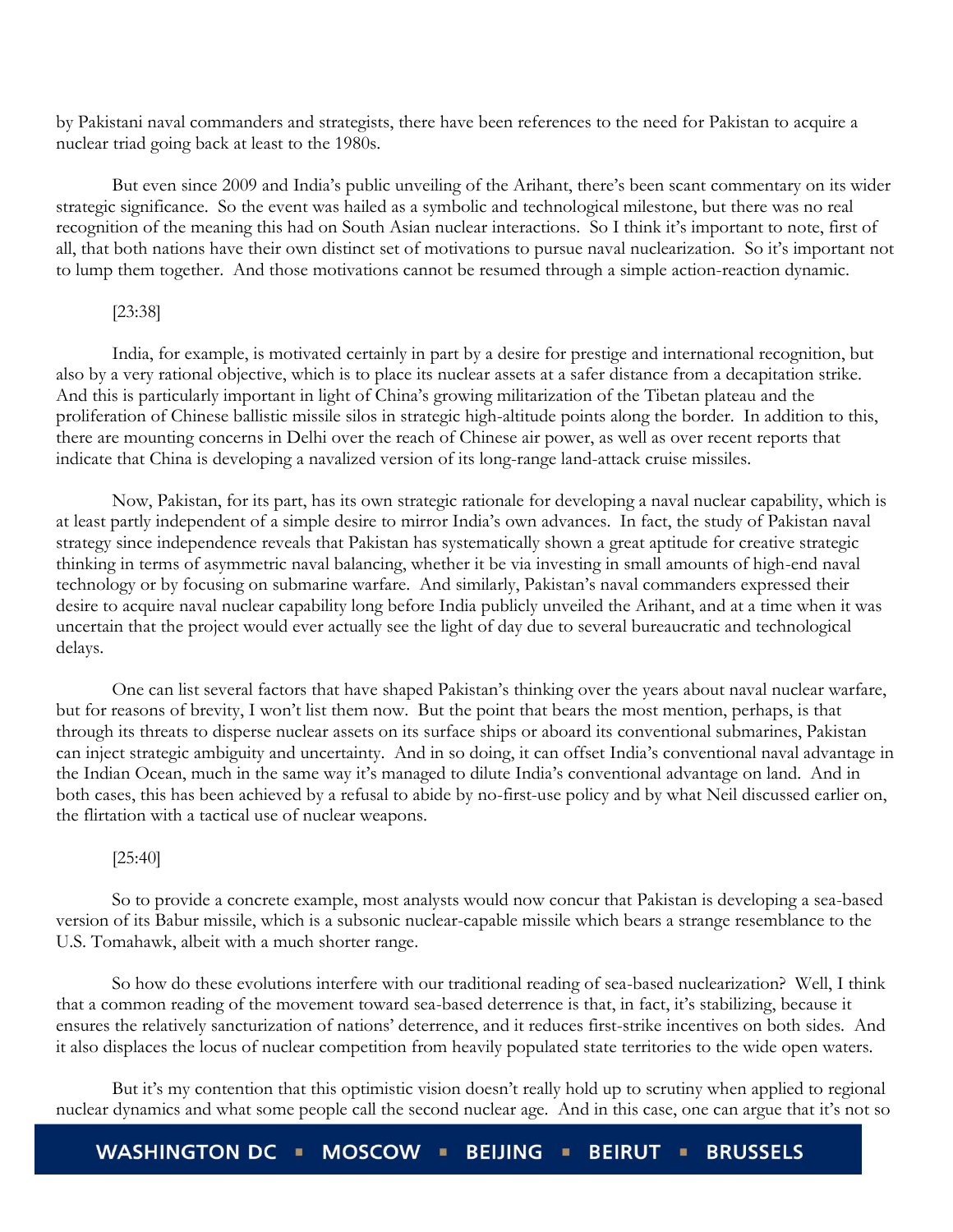much the process of naval nuclearization in itself that's inherently stabilizing or destabilizing, but rather the manner in which the actor chooses to pursue it. And Pakistan seems to have opted for a rather dangerous path, which combines dual-use systems, nuclear-tipped cruise missiles, cultivated doctrinal ambiguity, a fair degree of maritime brinkmanship. And India, for its part, has conducted a series of tests of short-range Dhanush missiles from offshore patrol vessels. So while, in India's case, it remains highly doubtful whether New Delhi will actually ever decide to station nuclear assets aboard surface vessels, certain statements by DRDO officials have caused a lot of concern in Pakistan.

# [27:15]

So I would argue that if both nations don't work towards better integrating sea-based nuclear assets in their strategic thinking and bilateral dialogue, there's a real risk of vertical or inadvertent escalation. And in terms of methodology, I think it's worth exploring the question of inadvertent escalation in the naval realm in a comparative perspective. And as Mark Twain once quipped, the past may not repeat itself, but it does sometimes rhyme. And the topic of inadvertent escalation at sea was explored in depth during the second half of the Cold War by theorists who warned how, within a heavily nuclearized environment, and under conditions of strategic uncertainty, offensive submarine operations or deployments could give birth to dangerously escalatory dynamics.

And what's interesting is that, much as in India and Pakistan today, this argument was countered at the time by a constituency who argued that the diversification and resulting dispersal of NATO's nuclear assets at sea strengthened their survivability and thus buttressed overall deterrence. For instance, Linton Brooks, who served on the Reagan administration's national security staff, wrote at the time that, I quote, "deterrence is enhanced through the deliberate importation of risk and uncertainty." Sea-based systems able to attack a wide spectrum of targets from a large number of platforms over a broad spectrum of attack azimuths complicate Soviet defense planning immeasurably and thus strengthen deterrence.

Now, without wishing to sound unduly provocative, one could well imagine such a statement being issued from Pakistan today. Depressingly, things may, in fact, be even more complex and unstable now, in large part because the South Asian maritime environment is so alarmingly unstructured. At least during the second half of the Cold War, so from 1972 onwards, the Soviets and the Americans enacted the Incidents at Sea agreement, which worked actively towards limiting critical misinterpretations in times of peace which could lead to conflict.

India and Pakistan have no such regimen in place, and Pakistan continues to rely on a policy of maritime brinkmanship in order to compensate for its inferiority. So only four months ago, for instance – or five months ago, rather – there was a report of a near-collision between a Pakistani frigate and an Indian frigate in the Gulf of Aden. And such instances are commonplace, and they sometimes have dramatic consequences. For example, in `99 a Pakistani maritime patrol aircraft was shot down by an Indian air force MiG-21 when it strayed into Indian airspace. Now, imagine the implications if, in the future, Pakistani frigates or maritime patrol aircraft are transporting nuclear weapons and such incidents reoccur.

#### [29:49]

And another question worth raising is whether the escalation dynamics of nuclear warfare in the maritime theater are less constrained than those that would attend similar operations on land. And a classical example is the tense situation which unfolded underwater during the Cuban missile crisis and which almost led to disaster. So we now know that each of the Soviet submarines deployed off Cuba was, in fact, armed with nuclear-tipped torpedoes, a fact which was not known by the U.S. Navy at the time. And in an attempt to force the Soviet submarines to surface, the U.S. fleet dropped depth charges. So these depth charges were not intended to hit the submarines, but they were rather to coerce them into revealing themselves. The Soviet submarine commanders, however, viewed

**WASHINGTON DC** MOSCOW **I BEIJING BEIRUT = BRUSSELS**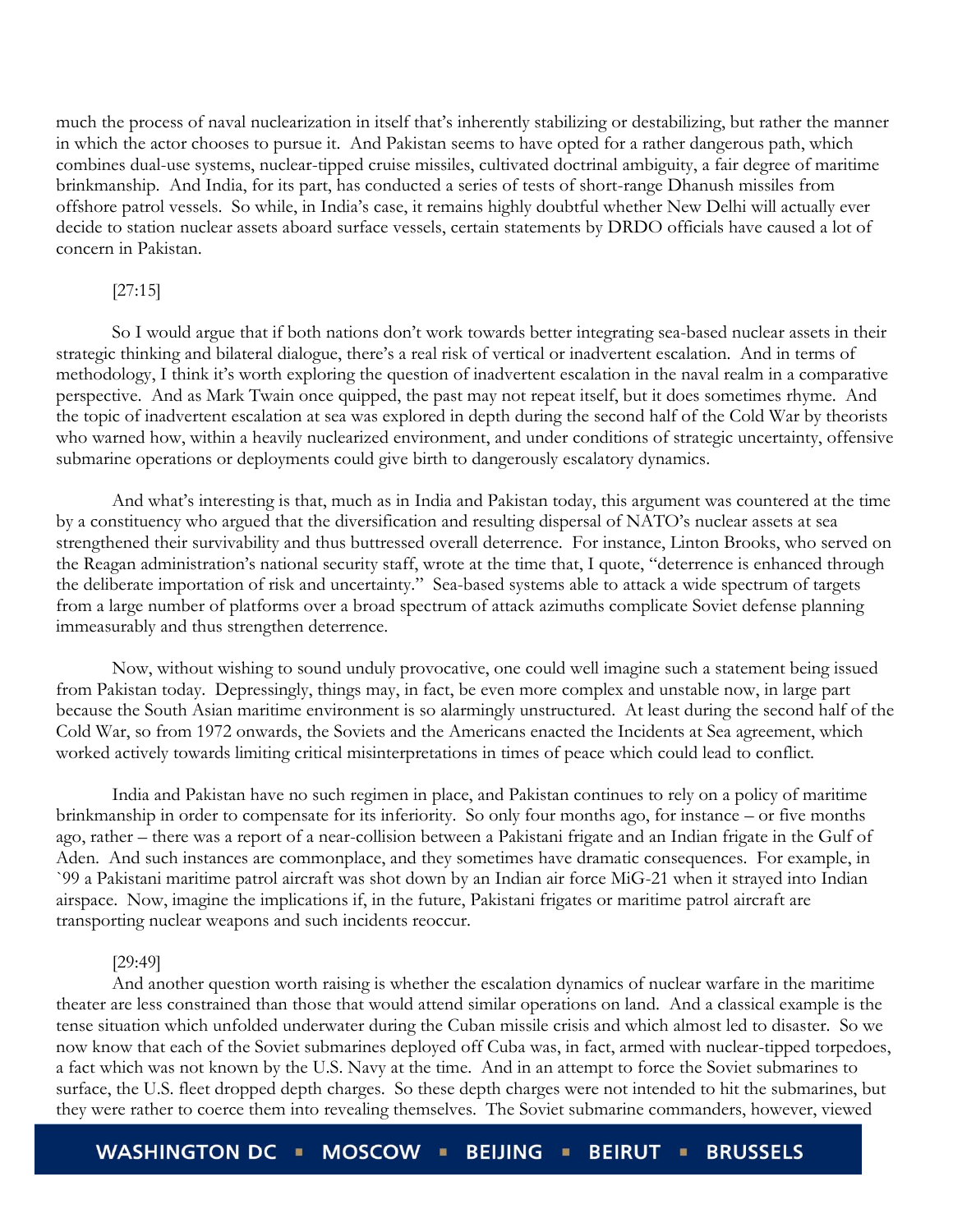these actions under a different light, and one commander even ordered his men to assemble the nuclear torpedo to battle readiness.

So this incident highlights two disturbing dimensions of naval nuclear interactions – the perennial risks which are linked to misperception and ill-conceived or –designed signaling, on the one hand, and the various challenges that are linked to command and control on the other. When it comes to contemporary South Asia, even though Pakistan has threatened to use tactical nuclear weapons against advancing Indian tank formations on land, one could be forgiven for expressing some reservations over whether Pakistani commanders would be willing to self-maim themselves by allowing the detonation of nuclear weapons on their own soil. Out on the open waters, however, such a question remains more open.

# [31:16]

And this ties in with another angle, which is the interaction between conventional and nuclear assets at sea and how this is going to impact on each country's strategies, doctrines and acquisitions. Technology, like geography, can blur the line in between defense and offense. And, for example, whereas before the question of submarine proliferation in South Asia could be viewed through a refreshingly conventional prism, everything is going to become a lot more complicated now that nuclear-armed and nuclear-powered assets have been thrown into the mix. So, for example, formerly conventional naval warfare capability, such as anti-ship warfare or antisubmarine capabilities, can now also be equated with counter-force capabilities, with all the destabilizing ramifications that that implies.

Finally, it's difficult for me to discuss these dynamics without discussing the role and perceptions of third parties, whose actions and perceived centrality in the case of China, for instance, have pointed in the past to the limits of viewing the Indo-Pakistani nuclear relationship in a solely dyadic light. And such an evolution also has clear implications for U.S. policy. For instance, in the event of a confrontation between India and Pakistan, the U.S., with its unparalleled capability in maritime domain awareness or anti-submarine warfare capability, may be able to provide India critical intelligence on the whereabouts of Pakistani nuclear assets at sea. The question is whether the United States would be willing to do so, and what implications would arise from either its refusal or its agreement to do so.

So after having outlined these very grim realities, let me conclude by asking how one could perhaps better encourage crisis stability at sea through practical and immediate measures. The Indian and Pakistani coast guards, after many incidents of intrusion within each other's perceived exclusive economic zones, have set up hotlines in order to work towards preventing future clashes. Ideally, such a system could also be extended to both countries' navies. Whether it would actually work is another question, but that would be a first step forward. And also in 2005, both India and Pakistan signed an agreement to notify each other in advance of ballistic missile tests. And in my view, this urgently needs to be extended to cruise missiles as well.

# [33:21]

And with that, I'll conclude. And I look forward to your questions.

MR. PERKOVICH: Great. Thanks, Iskander. (Applause.)

I think what I'm going to do is – these were very good presentations and very rich, and what I'm going to do is maybe add a little bit to them, but it's also to conceptualize some of what we've been talking about a little bit

**WASHINGTON DC** MOSCOW **BEIJING BEIRUT = BRUSSELS**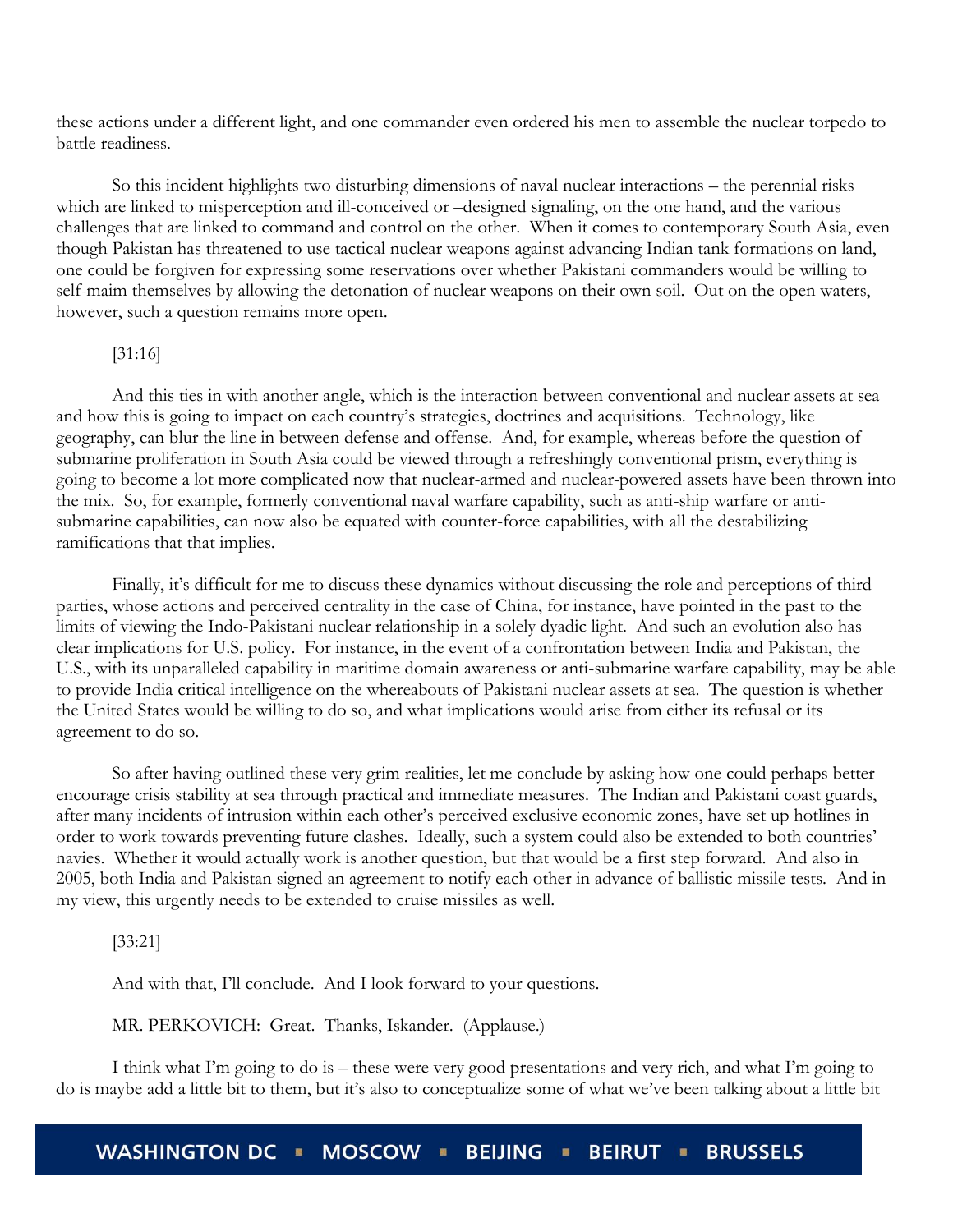more abstractly and then set up a discussion with you all, and also about what can be done about these dangers that we're talking about.

I guess the first point I'd make, actually, is addressed to or refers to U.S. policy and the way that, in the U.S., including in Congress but also the president and others, talk about the nuclear challenge in South Asia, because I think what we've heard from Neil and from Iskander, which is exactly right, in my view, is the dynamism and the difficulty of managing the nuclear competition between India and Pakistan, the potential for conflict to begin and then escalate, the push now technologically to increase both capability but also the interactivity and the challenge of managing all that. And I think that's exactly right and that that is by far the most important national and international security issue and interest that we face there.

# [35:04]

And yet U.S. policy, for, I think, understandable political reasons, still talks about nuclear terrorism and the security of nuclear materials in Pakistan as, like, the big thing that we have to stay focused on and why we're involved in the region and why we should care about Pakistan and so forth. And I think that focus, while it's very natural and understandable, it would be certainly a political disaster for any administration in which a nuclear weapon went off in Times Square or something. So you've got to work on that.

But a much higher-probability danger is the kind of conflict that we've talked about here escalating in South Asia and becoming the world's first nuclear war; a lot of Americans in the region, a lot of geopolitical implications. And that challenge basically, in the public discourse, especially in Congress, but including, you know, in the executive branch, generally doesn't get addressed nearly as much as the terrorism problem.

So I would make an argument – and these discussions kind of reinforce it – is that our real focus, our primary focus, should be on preserving deterrent stability in South Asia, which is another way to say preventing war, and that the challenge ought to be to educate our Congress, to educate the public to the extent that the public needs to care about any of this, that this is a profound U.S. national interest, preserving peace in that region; and so to not have to talk about everything in terms of nuclear terrorism and nuclear security, which is counterproductive in Pakistan to even achieving the objective that we would have there. And we can talk more about that.

And so I think that the talks here were very useful. I think Neil very explicitly, and Iskander, you know, implicitly, made clear that the challenge of deterrent stability between India and Pakistan is much more complicated and daunting than was the management of nuclear deterrence between the U.S. and the Soviet Union in the Cold War or then the challenge of the U.S. and Russia today or the U.S. and China. This is a much harder problem.

#### [37:29]

And let me give at least three kind of – again, kind of conceptual ways of seeing just how difficult that problem is. What we're talking about – and the last panel talked a bit about it too – is a challenge of deterring and/or managing violence that could escalate from sub-conventional to conventional to nuclear. All right, so there is a spectrum that starts, let's say, with another attack, something like the Mumbai attack or attack on the Indian Parliament – sub-conventional. It's five actors or a group of 10 conspirators. You know, a few score people get killed. That's not a war in the normal sense. That's not Soviet tanks coming through the Fulda Gap. That's not a thousand Chinese missiles raining on the U.S. fleet in the Taiwan Strait. It's something much smaller than that. But, for reasons that Neil alluded to, where India then needs to make a response or may make a response or Pakistan may think it will make a response to bring a conventional military force into play. So now you do have – now you're in a conventional war, to which Pakistan has said it will answer with nuclear weapons.

**WASHINGTON DC MOSCOW - BEIJING -BRUSSELS BEIRUT =**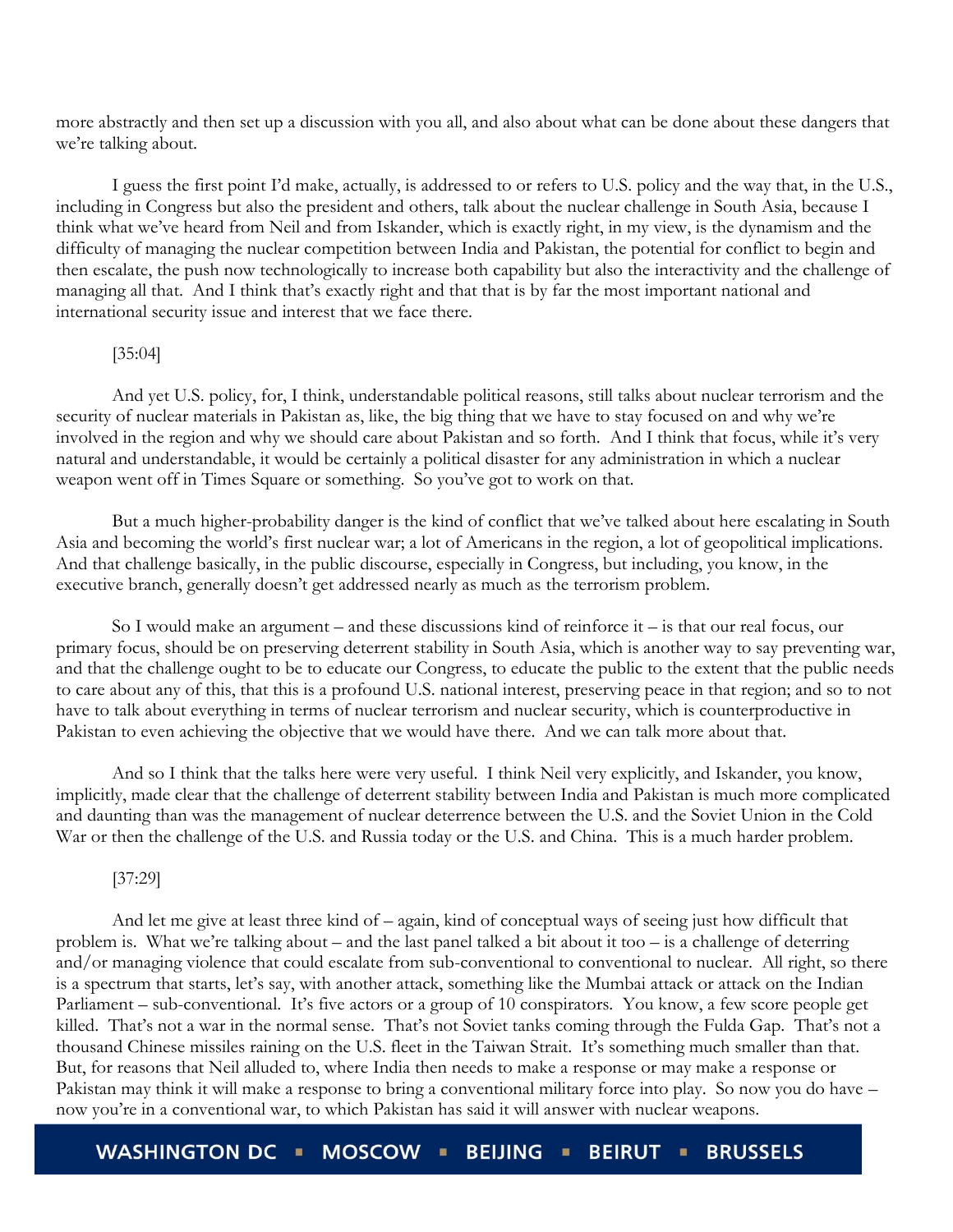So you go from this attack with, like, 10 guys and some guns to a nuclear war. No one's ever had to manage that kind of spectrum before. There are no states with nuclear weapons that face that kind of challenge; hasn't happened historically. We can talk about that. But that's the challenge that we're talking about now in South Asia.

To make that challenge even harder, the assumption in deterrence that the actors are unitary and rational – and I want to focus on the unitary part – it means that when violence emanates from the state, it is assumed by the receiver that the signal – that that violence is signaling the intention and policy of the heads of state and that the state is, from an ideal type point of view, unitary in the sense that the messages that come out are the ones that are intended to be sent, and then when you send your signals back, they work their way back up to the ultimate decision-maker. And that's how deterrence is supposed to work.

# [39:55]

But what we have seen historically, at least recently – although actually 1947 with Pakistan – is either the use of irregulars, which in itself is kind of indicative of the challenge to this metaphor of the unitary rational actor, or jihadis or whatever one wants to call them, who either are dressed up and portrayed to not be carrying a signal from the Pakistani state – in other words, we didn't do it, we don't control those guys, which is, in and of itself, a challenge to the model of deterrence, and the Pakistani state could either be lying or being deceptive about that. In other words, in fact, they did plan these operations. They did cultivate these guys, and these guys were sending a signal from the state. That would be bad enough.

But it's also just as bad as if, in fact, they didn't send them. And so the attack happens on India. The Pakistani state says we didn't do it. Indians and others say, well, you always say that, but we have evidence in the past, in fact, that you did. And they say, no, no, this time we really didn't do it. If you're India, you're sitting there going, OK, how are we supposed to respond to that? And our job is not only to deal with this conflict, but to deter future such actions. We have to whack them back.

But the problem is, if the Pakistanis this time really didn't do it, India's whacking them back is to Pakistan aggression. So now Pakistan's in the situation where they say, my God, we can't take this aggression. We didn't do anything. We have to retaliate, right? That's not how deterrence is supposed to work in the way that we conjure it up. It's all kind of make-believe anyway, at least historically. And again, we don't have any experience. There's never been a nuclear war. The U.S. used nuclear weapons, but against a state that didn't have nuclear weapons. So we've never had that kind of conflict between states with nuclear weapons.

#### [42:05]

But what I'm describing in the uncertainty about the kind of lines of authority and the unitariness of Pakistan is a profoundly challenging situation to manage nuclear deterrence. And when you add to it the spectrum issue, the breadth of the spectrum, it's super-difficult.

Let me now make it still more difficult. And I don't normally like to do this. I like to have solutions to things. But guess what. There's a triangle. So we've been talking about India and Pakistan, but China is a factor, not in the way that often – well, in a way that can be exaggerated. But India's definition of the capabilities it needs for nuclear deterrence are derived in large part from what it perceives in China. So India's got to figure out how to deter and, over time, to acquire a capability to compete with China. But, of course, what India does gets seen in Pakistan as the threat that Pakistan faces. So Pakistan says, oh, they're building up and they're acquiring all of this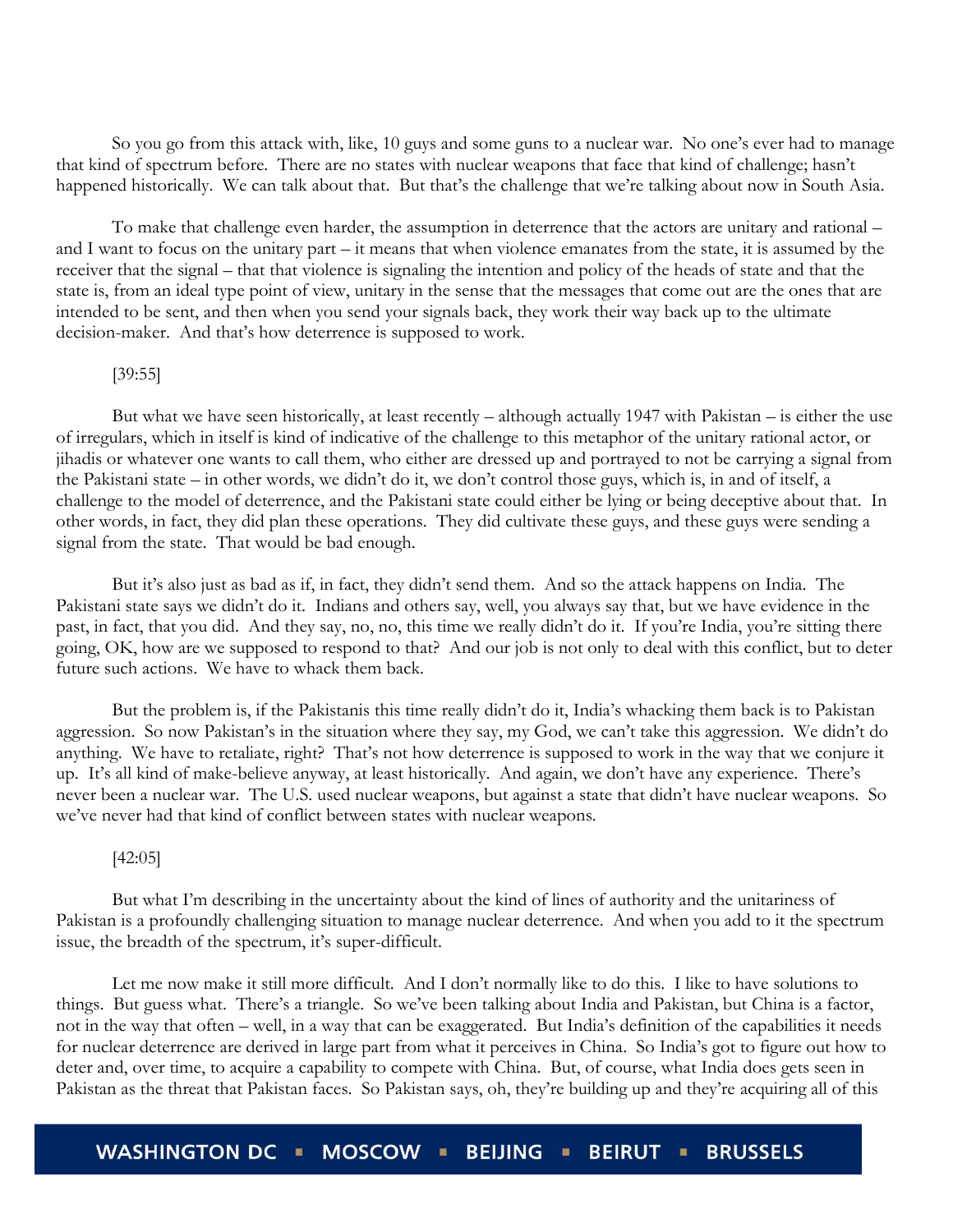material and so on, and the U.S. has made this deal possible, yada, yada, yada. And so we have to compete with that.

And then you go and you say, well, actually, you know, the Indians – I mean, part of this is about China and everything else. And the Pakistanis say, well, first of all, that's not true, because look at where all of their forces are deployed and everything else. But even if it were true, that's your problem, not our problem. We've got to keep up with them. So you have this triangle. And then the Indians say, correctly, China helped Pakistan with its nuclear weapons and with its missiles, and so on, so they're part of the problem – all true.

#### [43:45]

But then you go to China and talk about it, and the Chinese say, well, actually, we're developing capability because of what you guys and the Russians are doing, which is also true. So you have a triangle at the big level in the world between the U.S. – or among the U.S., Russia and China. It's driving China's capability requirements. And then also what China is doing is now keeping the U.S. Navy in business and so on. But that triangle is affecting then what's happening between China, India and Pakistan. Again, that dynamic doesn't happen anyplace else.

So we've got three major kind of structural complexities that don't exist anywhere else and haven't existed historically. And that's what the poor policymakers in India and Pakistan are trying to figure out how to manage. Now, we can talk about implications for U.S. policy going forward.

I would just close by saying, you know, that it is possible that – and I only say possible – that recent Indian leaders have hit on a response to this that goes against all of deterrence theory, and in a wonderful way may actually be effective. And I call it kind of the neo-Ghandian response. So Neil was talking about how India may have missed an opportunity in the 2001-2002 crisis when it mobilized and then it didn't actually come across and punish or attack Pakistan.

You could look at it a different way and say actually India's restraint in 2001 and 2002 and 2008, which goes against deterrence theory and what U.S. folks generally would have advised if it was the U.S. – now, we advised India to stay cool, but if it was us, we would have whacked somebody. (Laughter.) In fact, we would have gone 7,000 miles to whack somebody who didn't even do the attack. But that's a whole 'nother – (laughter) – that's another war. But we said to the Indians, OK, you know, be cool. But they did.

But the result of that is Pakistan lost in a lot of ways. And so when you go in Pakistan and you ask them how they experienced those, they wouldn't say that they won anything in 2001 and 2002. And certainly in 2008 they feel like they lost, because everyone basically thought Pakistan was a pariah, that it had acted outrageously, that they were barbarians. It was humiliating for a lot of people in Pakistan. And look what happened to the army, especially 2008, in terms of the public kind of standing of the army in the sense that the army represents all that's good in Pakistan.

# [46:35]

And so in many ways you can chart Pakistan's steady descent, you know, from at least 2001 to 2013. It's hard to say that they would have been worse off if India had actually come across and engaged them militarily in any one of these times, which was, after all, kind of Ghandi's insight in his strategy of nonviolent resistance is ultimately the other guy ends up getting degraded, degrades himself. Its own people turn against them. The world turns against them, and much less blood is shed.

**WASHINGTON DC** MOSCOW = BEIJING = **BRUSSELS BEIRUT =**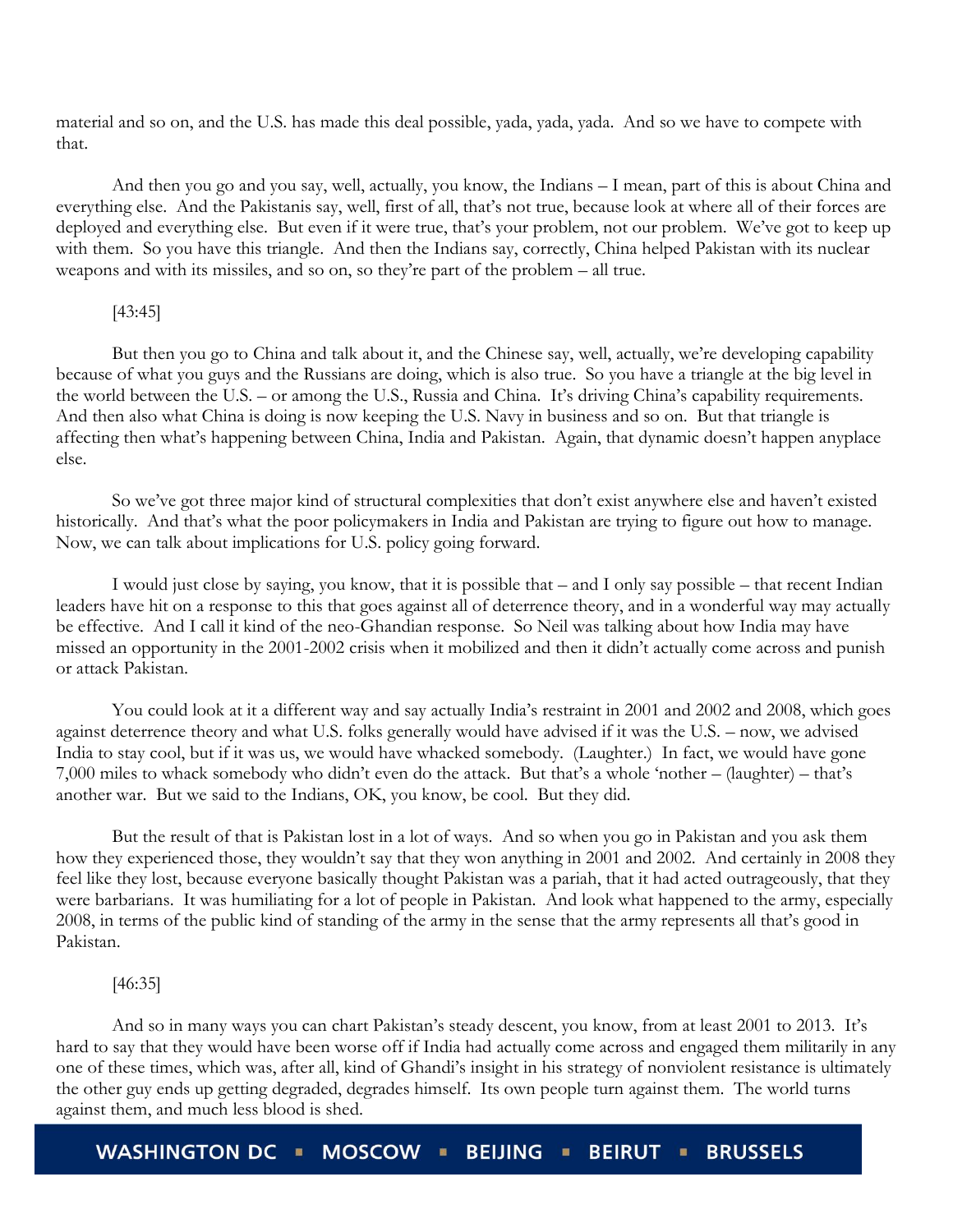I'm not saying that this – I'm not trying to back this up. I'm not saying this is something the Indians have thought of consciously. I'm not saying even it's a good idea. But there's something potentially there when you're dealing with violence that is illegitimate, in a sense. It's terrorist violence, not conducted by uniformed soldiers. It doesn't conform to any laws of war. When that's what's coming at you, it may be possible that non-violent resistance, in fact, can be strategic in its effect.

Let me stop there. Let's open it up for discussion. (Applause.)

[47:56]

You all know the drill, so you raise your hand and then the mic – our colleagues bring the microphones and we do it like that – or not.

Yes, the young lady there.

Keep coming, Ali (sp). There you go.

Q: My name is Jennifer, and this question is for all of you.

Iskander, you alluded to a possible nuclear CBM, the expansion of the ballistic missile flight-test notification, to include cruise missile flight-test notifications. I'm just wondering if you have all followed the expertlevel talks and if you can see any other possible CBMs coming out of that dialogue.

MR. PERKOVICH: Go ahead.

MR. REHMAN: So I was in India recently and I was discussing this issue with the Indians, on the one hand, and then the Pakistani defense attaché and naval adviser on the other. And both sides claimed that it is the other that does not want to include cruise missiles on the draft treaty. So it's unclear to me which side is right or wrong on this. My understanding is that it was the Pakistanis who rejected that offer in 2005, but I may be wrong.

As for following CBMs, I'm not sure. Maybe Neil would have something to add.

MR. JOECK: I apologize, Jennifer. I didn't hear all of the question. But just let me pick up a little bit on CBMs, which I think are problematic for India and Pakistan and require a certain amount of trust and confidence the other side will fulfill them. And I don't think there's much of either – of trust on either side. So I'm not particularly confident that even movement in that direction.

[49:44]

I would add that it has to be generated on the ground in India and Pakistan, that the experience of the U.S. through its track two activities, and otherwise with encouraging CBMs, has not been – has been desultory at best.

MR. REHMAN: I might just add that the Pakistani narrative is that the Indian side did not want to include cruise missiles in 2005 because they had just remained – because they had just gained headway with the development of the BrahMos, so they had a comparative advantage, but that since then, as Pakistan has developed its own cruise missile capabilities, India has been more interested in putting this back on the table. So –

WASHINGTON DC . MOSCOW . BEIJING . **BRUSSELS BEIRUT .**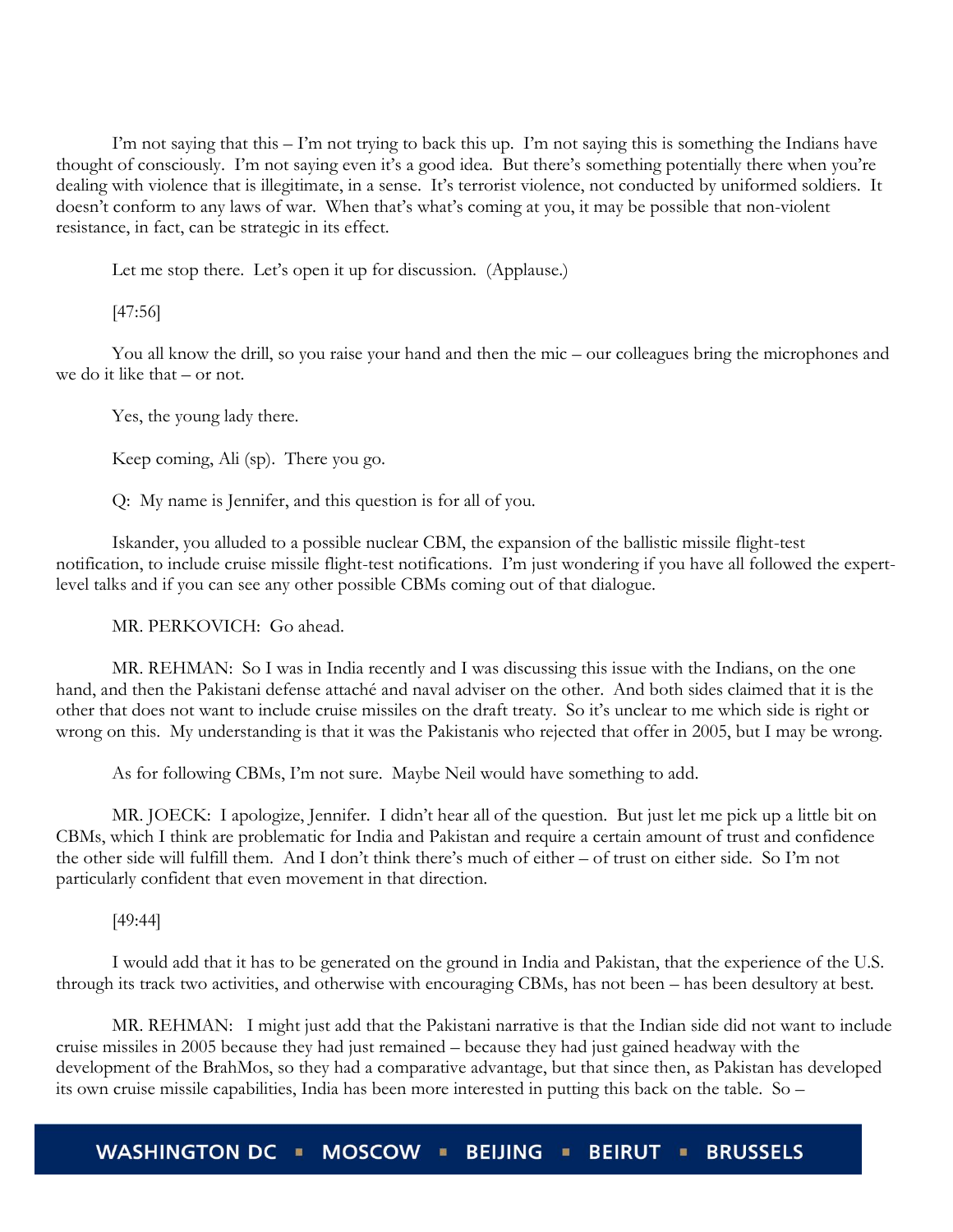MR. PERKOVICH: I would just add just briefly, another structural challenge, I think, in this kind of thing is that, for the most part, the people who would be negotiating confidence-building measures are from the foreign ministries. And I think if you really wanted to, over time, build confidence and figure out, you know, what would be useful, you would want folks from the militaries directly involved or the – I mean, there's a bunch of reasons, but also that the tradition and the history is so bitter, especially with the diplomatic corps, between the two countries that sending them to, like, make agreements is kind of a contradictory thing to do often. Somebody else needs to do it. And then they can implement them at this point.

Other questions? Yes, sir.

[51:41]

Q: Wolf Gross again.

The one discontinuity that I can see between India and Pakistan on the nuclear front is that India has declared no first use, which Pakistan has refused to do so far. And I wondered how this discontinuity, if that's what it is, affects the dialogue.

MR. JOECK: I'm not sure how it affects the dialogue, because I'm not sure there's much of a dialogue. But it is an interesting and not surprising contrast and discontinuity between the two sides. It's not in Pakistan's interest to have a no-first-use doctrine. It goes against their need for nuclear weapons. It is in India's interest to have a no first use, so long as Pakistan goes along with it at a certain point. And India, in its doctrine, it had modifications, but it says it will have a posture of no first use. Colon: Nuclear weapons will only be used in retaliation against a nuclear attack on Indian territory or on Indian forces anywhere. So they're pretty clear about that.

But again, from Pakistan's point of view – and I'll repeat myself a little bit – from their perspective, no first use is a bad idea. And the taboo on nuclear use is also irrelevant if they face a situation where Indian forces, in part or in whole, have overwhelmed Pakistan's defenses. And even though some Pakistani generals have said, in private conversation, that if India were to attack across the international border at point A, they might choose to respond somewhere else in conventional terms, the implication being that they think they can handle the problem in conventional terms.

But it's very dynamic. And as George said, it's not a unitary situation. So some people will be saying the defeat we're facing at point A is so significant that our marginal success at point B isn't preventing India from doing what it wants. The fact that we've counterattacked at point B has widened the war. It's now an international war. It's not limited within Kashmir, say. And we therefore face the prospect that one of the four red lines, the territorial red line that Khalid Kidwai enunciated, is about to be breached.

# [54:11]

If it's breached, we know that – and it's perhaps fanciful on Pakistan's part – but we know that India is already taking advantage of the Baluch situation. And so we'll be facing suddenly insurrection in the western part of Pakistan. This is an existential threat right now. It is not a sensible policy at that point to use a large number of nuclear weapons. It's – to borrow from Albert Wohlstetter an old expression - perhaps not his – he committed suicide out of fear of death.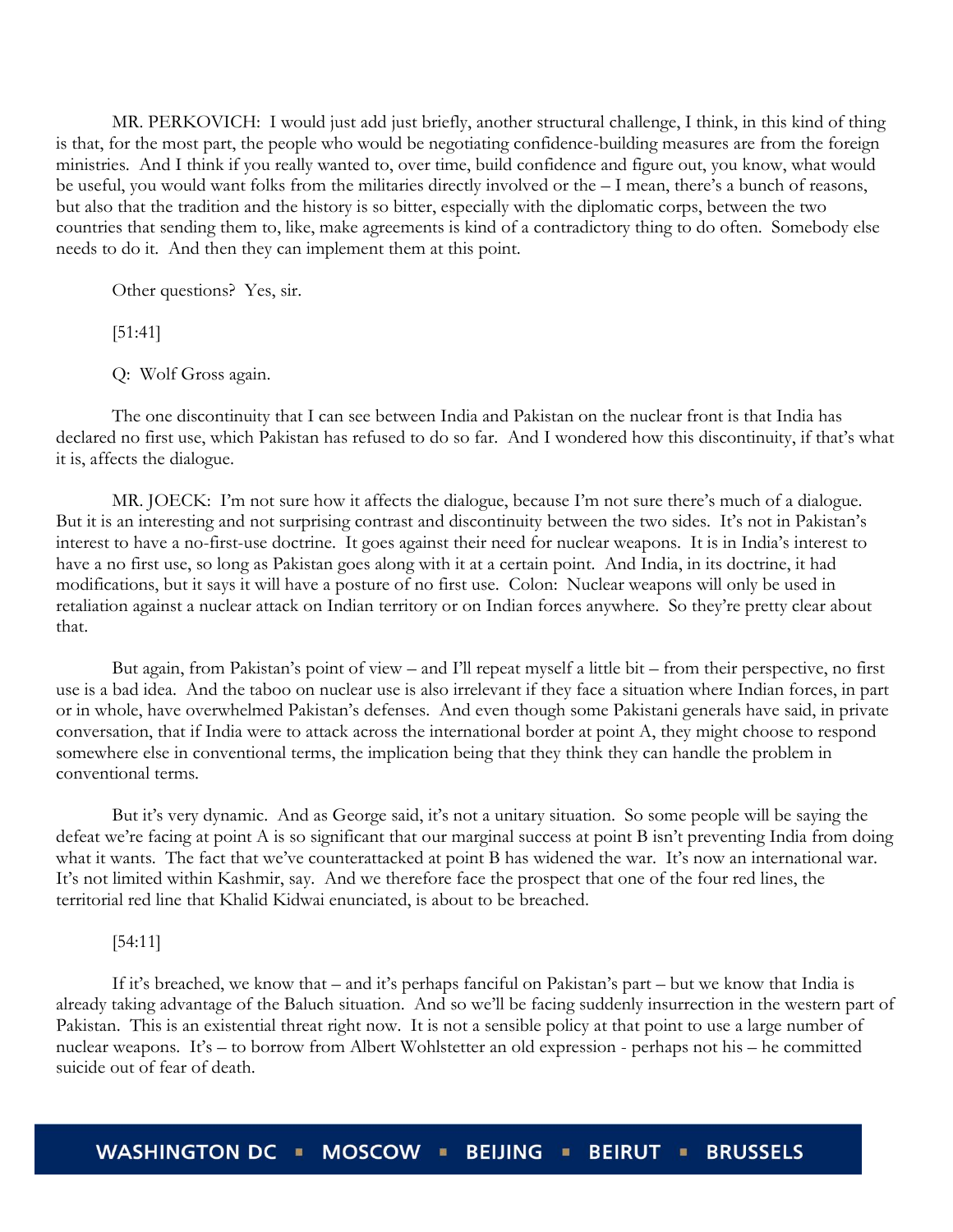So nuclear weapons would then, I think, make sense to be used in order to threaten to escalate, but also to threaten further escalation and challenge the international community to step in, challenge India's own inadequate preparation, if preparations are not made for such an eventuality, to sort of put the shoe on the other foot, that it's now up to India to decide whether or not a policy, as they enunciated it again in the nuclear doctrine, nuclear weapons will only be used in retaliation against a nuclear attack. And then they go on to say nuclear retaliation to a first strike will be massive and designed to inflict unacceptable damage. A two-KT weapon in the Rajasthan desert that has the effect of killing perhaps several hundred Indian soldiers who have penetrated into Pakistan and destroying a couple of tanks, or even a tank brigade, is not - responding to that with, as the Indians now say, massive retaliation is simply not credible. So there's a lot behind the dynamic of India declaring no first use.

#### [55:58]

MR. REHMAN: I'd also add that there's such an existential paranoia within Pakistan that India, or the United States, for that matter, might preemptively seek to secure, destroy Pakistan's land-based nuclear assets. And there's not much belief in the validity of India's no-first-use policy either. What's quite interesting is the wording of the press release which accompanied the opening of the Naval Strategic Forces Command referred to the need for Pakistan to have a secure second-strike capability and to shelter Pakistan's nuclear assets from a first strike. So obviously there's a disconnect between India's no-first-use policy and what the Pakistanis think.

MR. PERKOVICH: Sarah.

Q: Sarah Chayes, Carnegie.

The three of you have described a situation that sounds anything but deterrence-type environment. It almost sounds closer to sort of shading into let's-expand-the-variety-of-our-arsenal kind of situation. So in that context, George, you've been, you know, talking quite a lot about stable deterrence as a way of looking at the India-Pakistan dynamic and, in fact, turning inside out some of the other issues that confront U.S. policy, for example, to do with Pakistan.

So I'm wondering if you could just help us understand what that would look like in such a non-deterrence environment and how U.S. policy could address this environment in such a way as to sort of look at the Indo-Pak dynamic within the context of stable deterrence in a non-deterrence type of context.

#### [57:45]

MR. PERKOVICH: Thanks, Sarah.

Well, I think – I think the two biggest challenges to deterrent stability are the – and they're big ones – are the first two things I mentioned, the connection of sub-conventional aggression or violence in the spectrum to then conventional and nuclear.

It's hard enough to manage kind of conventional and nuclear, but there's some ideas on how to do it. And the presumption of clarity in signaling and unitariness in signaling, once you get to uniformed troops' big military formations, that at least – you kind of get your head around it. It's still hard. It's the sub-conventional piece that's attached to that that makes this so hard. So to me that's the thing you have to focus on, and that is primarily a challenge within Pakistan. And it's related to the second one, the whole issue of unitariness in Pakistan.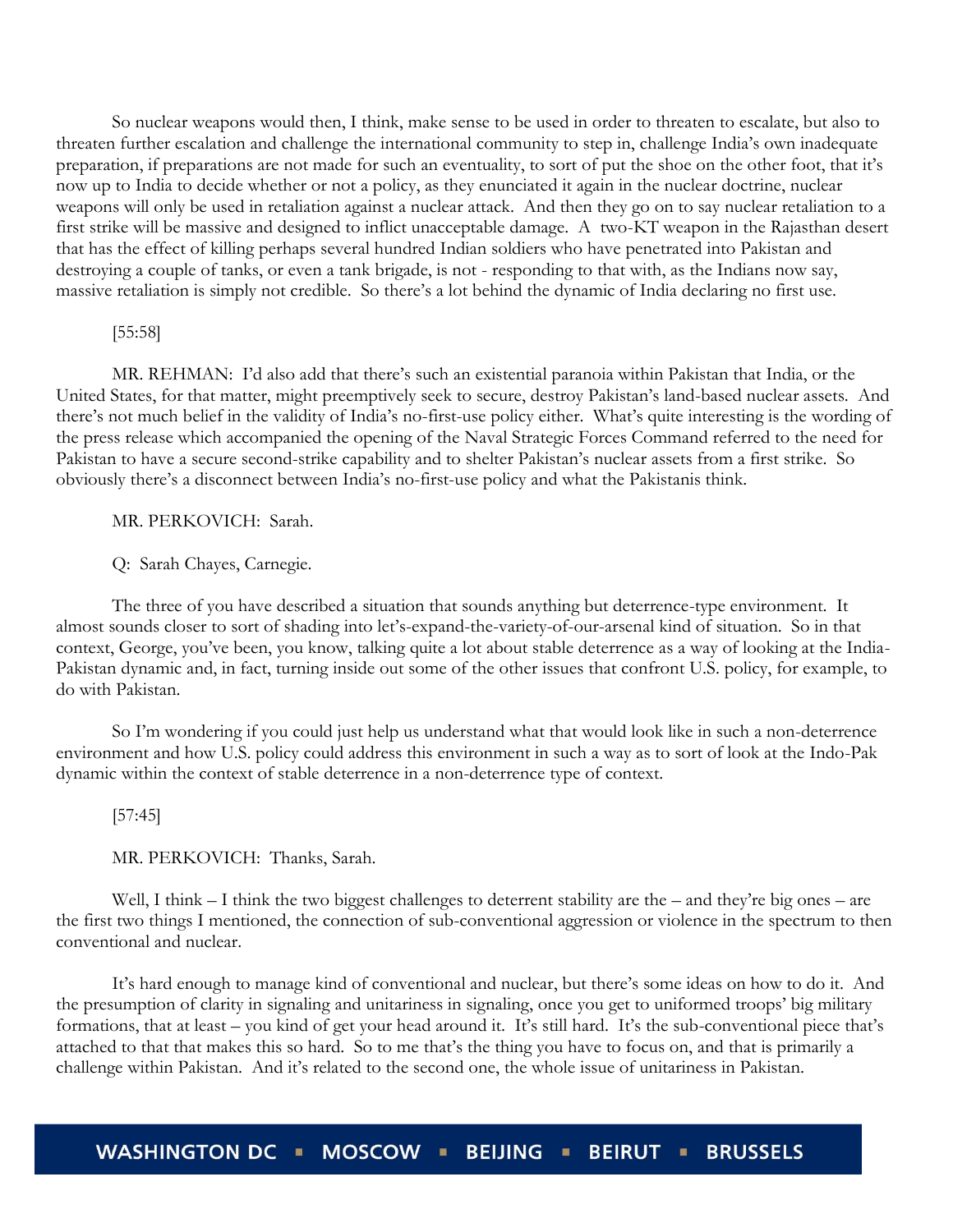And what I'm saying when I talk about that in Pakistan – and I think it's been misinterpreted in Pakistan – is not to say the whole issue – you know, that the civilians don't have a place in the chain of command and the military are out of control. That isn't the issue at all. The issue is what General Kayani himself has talked about – you know, kind of militancy, groups that are acting on Pakistani territory where the state doesn't, you know, have control or hasn't been able to exert control. It's that problem, basically, of rolling back terrorist actors, some of whom have been very convenient for the Pakistani intelligence services to have in the past. So they haven't been motivated to roll them back. Quite the contrary in many cases, they've used them as instruments.

#### [59:42]

But you would have to – if Pakistan were to see this as a problem that they want to actually – that they want deterrent stability, and this is an alarming prospect to them, what we're talking about, then the first thing to do would be to go at that sub-conventional issue, get control over the groups that would be committing terrorism in India, and not that you have to succeed, because everybody knows it would be extremely difficult.

#### [01:00:12]

From India's point of view, you -- they just have to have confidence that Pakistan as a matter of policy is now determined to remove those groups and won't use those groups. Because India itself knows it can't -- it doesn't succeed in managing terrorism within India. There's terrorism all the time in India, and the Indian state is trying to eradicate it. But the problem they have with Pakistan is they think Pakistan is playing both sides.

So that would be the most important thing to address in all of this, to get at the special difficulties of stable deterrence between India and Pakistan. It's the sub-conventional piece.

Then there are other things that you could then start working on, but ultimately you only have stable deterrence when the parties accept the territorial status quo. And this is what happened in the U.S.-Soviet experience, and you finally have to get to a point where each side goes, OK, I got these weapons; I'm going to use them if they come onto my territory or that of my allies because that's a threat -- like Neil said, a red line. And that can be clear.

#### [01:01:29]

Where it doesn't work is in a situation where one of the adversaries or both still wants something that the other guy has. So you say, no, no, that's my territory. Then it's not going to be stable and deterrence is very hard to work because you're always under the presumption that the one who's dissatisfied is going to be on offense. And that's also been the case over Kashmir, primarily.

So you've got to get to the point of dealing with the territorial status quo. And I think they were closer on that one, that after the tests in '98 there was more awareness in the Pakistani military and elsewhere that we've got to resolve the Kashmir issue, and they would backchannel on that -- which didn't address the broader issue of terrorism and Lashkar-e-Taiba and all that. But on the Kashmir issue there was a sense of right, after Kargil and the -- you know, that doesn't work; we have to stabilize that.

So that would be another kind of requirement to have a stable deterrent is an agreement on the territorial status quo. Let me leave it at that.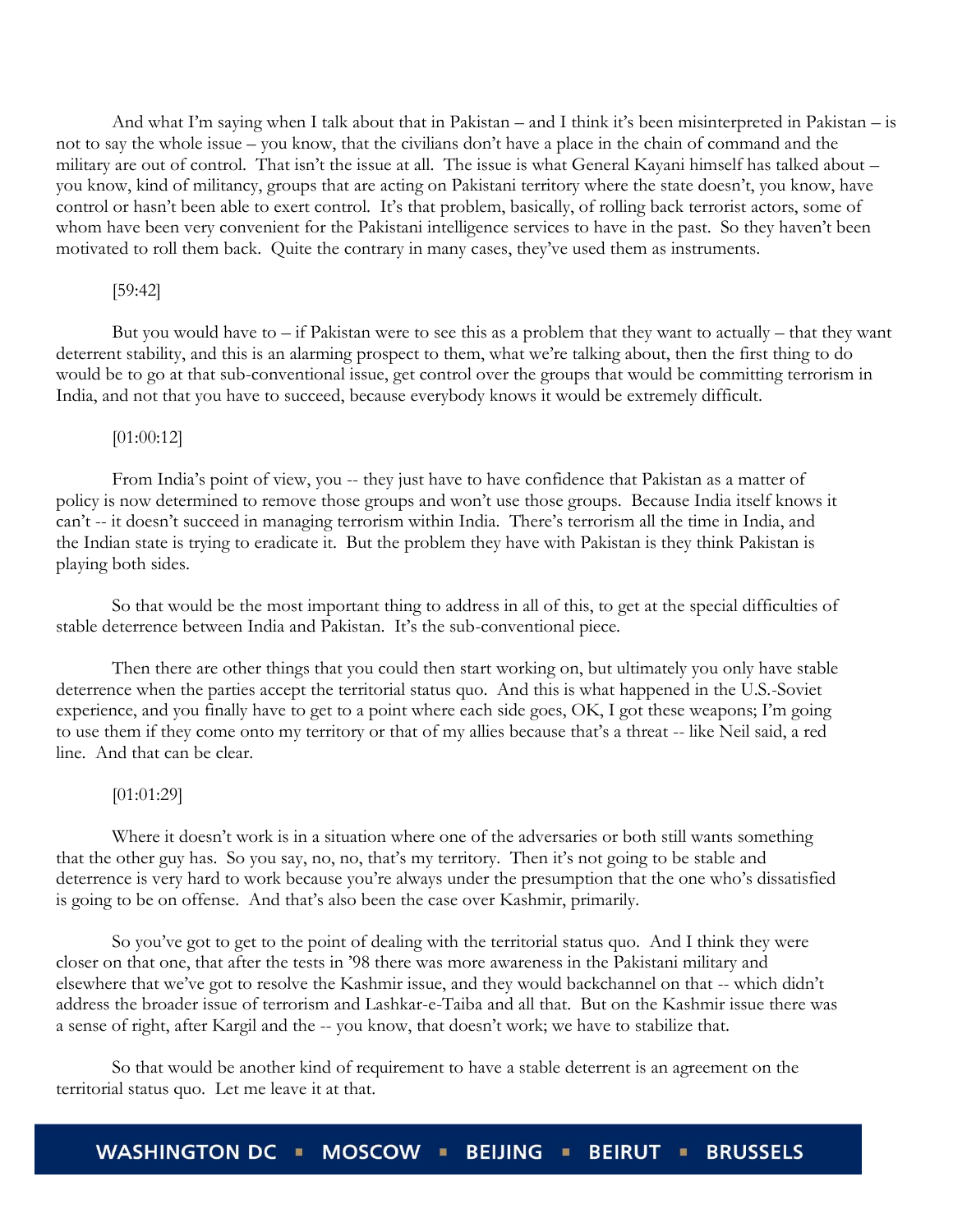#### [01:02:36]

MR. JOECK: If I could just sort of supplement what George said, it's both territorial and ideological -- territorial from the point of view of Pakistan leadership; I think ideological from the perspective of terrorists who are supported by Pakistan and have a certain amount of autonomy to take actions that could catalyze a war.

But on the territorial side, Kashmir just continues to be an issue. I remember having a conversation with General Kidwai not very many years ago and made the comment that I thought Kargil was a mistake - tactical success, strategic failure. And his comment was, no, it was important, it was strategic success, not judged in terms of who won on the battlefield but that it put Kashmir back on the -- back on the front burner.

So I think that continues to animate a lot of thinking in Pakistan -- not everyone's but a lot of people's thinking.

#### [01:03:26]

Going back to the original question from Sarah (sp) with respect to are we moving away from deterrence, and I think the answer is that we aren't but the prospect for deterrence failure is always with us. Pakistan is simply saying in response to your plans with Cold Start to find space between escalation and lowintensity conflict, we intend to deny you that space by lowering the threshold for nuclear use, and therefore by lowering the threshold for nuclear use -- meaning introducing them potentially at the battlefield level - that it is intended to deter.

It's not in Pakistan's interest to engage in a war where they feel obligated to use nuclear weapons. It's in their interest to deter India from taking that first step of crossing one of the four red lines, which throws it into India's basket in the sense that they have to decide how much they're going to tolerate, how much provocation will they tolerate and are they in a certain sense always, always going to be subject to victimization by terrorists supported by Pakistan, or can they work something out in advance? I don't think it's impossible to work something out in advance.

India's response to Mumbai has basically been legalistic and judicial, saying to Pakistan, we'll provide you the evidence and you now need to prosecute the perpetrators. That's not working particularly well but at least it's a way you can imagine solving the problem before the fact rather than waiting until after the fact so that you have a mechanism to work things through so that India can say to its public and to itself, we are being provoked, we are being attacked, but we have a mechanism to resolve that. We will press Pakistan to use its own legal system, which Pakistan doesn't deny having. It's not particularly effective and it's protective of certain persons and so on.

But nonetheless, India needs something to be able to convince itself that it does not need to take military action. That's something that I presume they're thinking about, I presume they're talking about, but I don't see it with respect to the follow-on steps, which are connected with the nuclear doctrine, which I think is entirely incredible and not a useful way to prevent Pakistan from taking steps that India doesn't want Pakistan to take.

[01:05:53]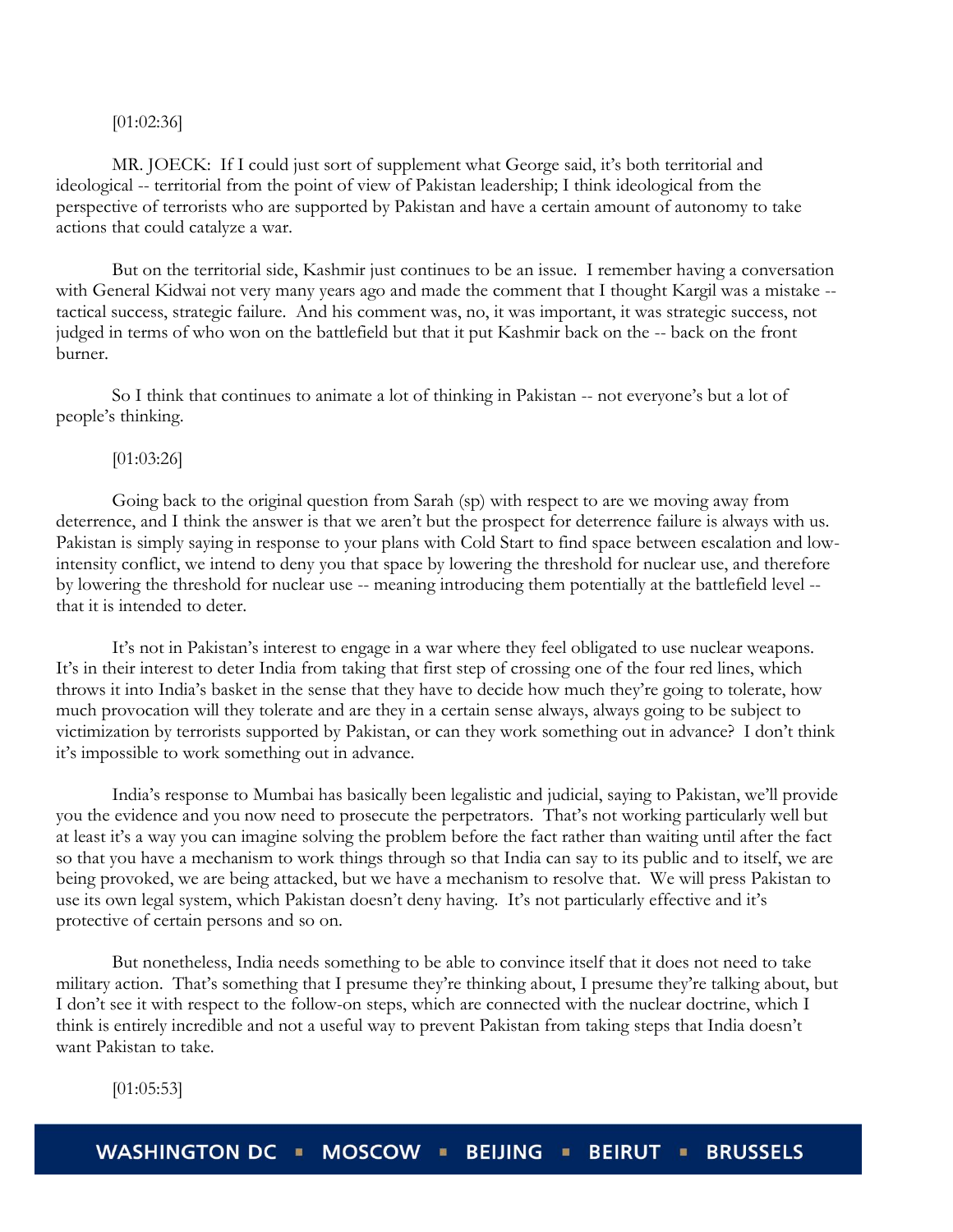MR. PERKOVICH: I think -- I do -- one other thought -- sorry. But to pick up on what Neil said, which is on the Kashmir issue, which I -- and I understand that even if you resolve Kashmir, the most militant people in Pakistan -- they've got a long list of other problems, so it won't solve it. And you can hear them, you know. I mean, it starts with water and it goes -- you know, it goes down.

But there is a risk -- and this is on the Indian side -- which is General Kidwai's comment about Kargil. Well, it put Kashmir back on the agenda. So then the response when the violence is up is that India says, we're not going to negotiate under threat, and so -- we don't negotiate, we don't have diplomacy when we're being threatened.

But then when things are quiet you don't negotiate because, well, why should we negotiate? Everything's fine. (Laughter.) Which is like the Israelis and the Palestinians. So the Israelis won't, you know, negotiate as long as there's terrorism and so on, but then there hasn't been and then you don't negotiate because there isn't a problem -- you've built the wall; it's fine.

So, you know, there's a need for India to be more kind of committed to trying to resolve the -- in particular, the Kashmir issue than it has been. And one understands the domestic political challenges of that, but over time it's probably not in India's interest to let it go unaddressed.

Chris?

[01:07:15]

Q: Hi. I'm going to -- can I just throw a wrench or something into this -- (inaudible) [01:07:21]?

MR. : Well, you -- it would be surprising if you didn't.

MR. : We'll throw it back at you, Chris.

Q: No, no. Actually that would be awesome -- the wrench Olympics.

So, no, I've been thinking a lot about this Kashmir thing and I'm of the belief that this continued pandering to Pakistan's notion that it has any defensible equities is part of the problem. Its claims are flawed on all counts. It was never entitled to Kashmir, right? Pakistan howls and screams about Junagadh and Hyderabad because the preferences of those sovereigns were rejected, yet it is rejecting the sovereign decision of Maharaja Ranjit Singh. There is a legal instrument of accession. It was India that brought this to the United Nations, not Pakistan. In fact they were -- they dillydallied and in fact they weren't even all that thrilled when the Indians brought it to the United Nations in the first instance.

[01:08:05]

So I actually think maybe what we should do is actually stop thinking about this as a bilateral conflict. It isn't. Pakistan has no equities in the Kashmir issue. It treats its own Kashmiris like crap, and whatever moral position it has has been undermined by six decades of sending in Islamist nut jobs to kill innocent people, right? So am I missing something?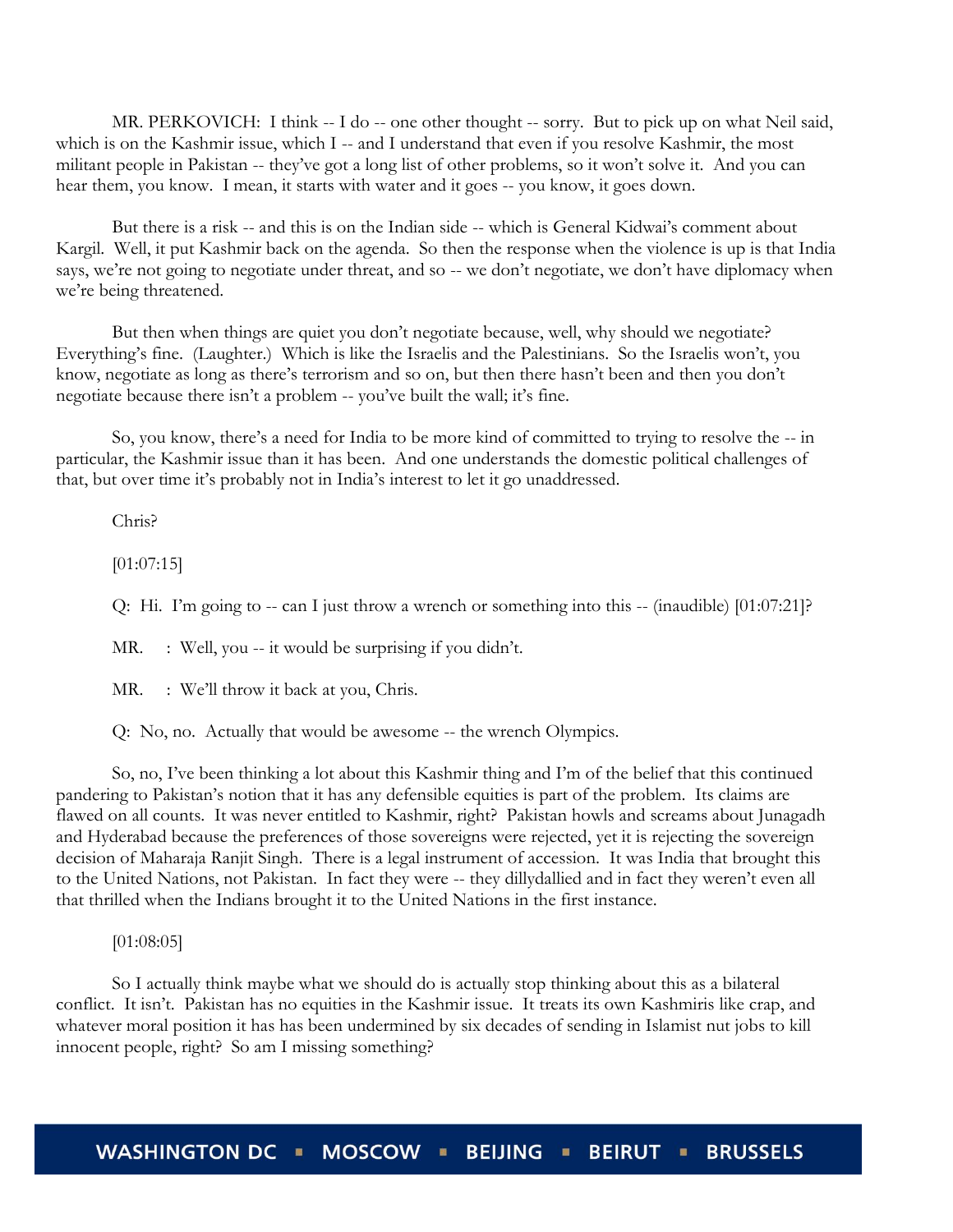So I just -- we should really break this down into there is -- and it's really a Rawalpindi-Delhi problem, and that part of this should just simply be rejected as illegitimate. It should not be rewarded in any way, shape or form. It's -- in fact it's retarded to continue pandering to this nonsense.

On the other hand, there is a Delhi-Srinagar problem, and this speaks to the issue about India never missing an opportunity to miss and opportunity. If India were to treat those folks as their own citizens - i.e., not, you know, every once in a while find them in mass graves -- it would make it much more difficult for Pakistan to continue harping in the wind, which it does in international fora.

So I'd like to just put out there that we stop thinking about this as an international dispute. Pakistan has no legitimate claim to this, IMHO.

#### [01:09:11]

MR. PERKOVICH: Well, I'm glad you used -- I think it's the Abba Eban line about India never missing an opportunity to miss an opportunity -- he was referring to the PLO -- because I think a lot of what you said was basically what, you know, for example, the kind of settler parties in Israel would say about Palestinians.

Q: But if there was a two-state -- no, no. That isn't true. In Galilee that's quite different. I don't --

MR. PERKOVICH: I'm not talking about the -- my whole point isn't about the legality of it. My whole point is that these are political realities. They get built up over time, and so when we want to refer to the legalities or if one might want to do that with the Senkaku Islands now and go back to, like, a legal issue -- it's almost beside the point in a sense because now there's so much political mobility, so much blood has been shed, that you can't then -- especially the U.S. can't then come in and say, well, you know what, we've been looking at the books and it turns out, you know, you're wrong, you should just be quiet. It doesn't --

#### [01:10:13]

Q: But you can't because -- this is the sinisterness of that. I'm going to push on this. I know I shouldn't have a drink. (Laughter.) But Pakistan bases its claim to Kashmir on nonsensical legal arguments. It's not like the Israel-Palestine issue where there was supposed to be two states. There was never in partition any requirement that said Kashmir was to go to Pakistan.

Second of all, it continues, with the exception of a very small reprieve in 2004, to harp upon this plebiscite. Well, if you're going to harp on the plebiscite, let's go back and look at the terms under which that plebiscite was to occur. The first was that Pakistan was to demilitarize. Upon that happening in a satisfactory way --

#### MR. PERKOVICH: Both sides.

Q: -- then the second was -- no, this was -- these were sequential. First Pakistan is to demilitarize. Second step, after that happened to the satisfaction of someone appointed Star Chamber of the U.N., the Indians were to reciprocate so that there's only a minimal number of force there, that was to also be set by this star chamber of the U.N. And then third -- the third and final component was in fact this ostensible plebiscite.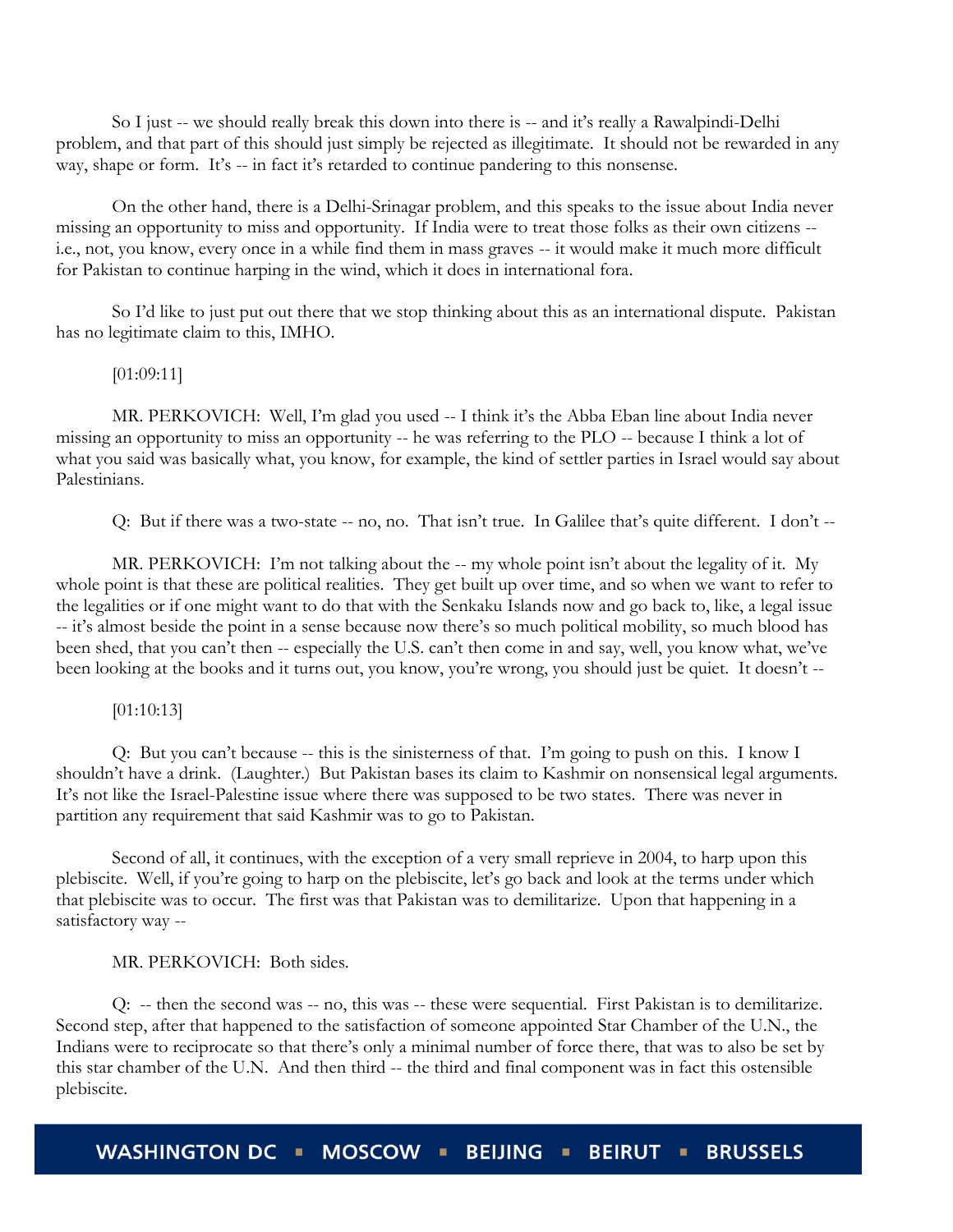[01:11:17]

So if Pakistan is going to continue to harp on this nonsense, it violated and continued to violate the first necessary -- the insufficient condition for this plebiscite. So this exactly works for Pakistan. Their legal argument is nonsense. It's a canard.

MR. PERKOVICH: Great. (Laughter.) I mean, so what? I mean, so it --

Q: Why doesn't the U.S. just, for example, stop entertaining the LOC as an LOC? Call it a border.

MR. JOECK: Well, if I could just weigh in, I think the only thing missing here is you concluding by saying, am I not right, dude? (Laughter.) Reference to "The Big Lebowski."

Q: (Inaudible.)

MR. JOECK: And, dude, you're not right -- (laughter) -- simply because it is internationalized to the extent that it was referred by India to the United Nations and United Nations resolutions were passed. And so if they rescind those resolutions, I think then that provides some quasi-legal grounding for the U.S. to take that step. Otherwise I think it's not as simple as all that, although I tend to agree with you and the somewhat outrageous claims -- or more behavior by Pakistan than the claims. I mean, I think the claims aren't entirely without merit.

If you allow them the argument that the act of accession was signed under duress, and I think, you know, that's a point of historical debate -- I don't know the literature that deeply, but I know Pakistan claims that it was signed under duress and therefore it is illegitimate as a claim for India to have --

Q: The Durant Line isn't legal either.

[01:12:40]

MR. JOECK: That's --

Q: (Off mic.)

MR. JOECK: Right. (Laughter.) But they're talking about the LOC, and that -- so that remains a problem that I don't think is easily -- as easily resolved as you would suggest.

MR. PERKOVICH: Yes, in the back?

Q: Jordan -- (inaudible) -- I want to move the discussion back a little bit. There was a comment that Cold Start is part of the -- part of the reason for developing that is to increase the number of options available in the case for India.

If India were to suffer another attack like what happened in 2008, are there responses that they could take directly against the sub-state or paramilitary terrorist actors that wouldn't provoke a strong response from the Pakistani state? Or how would Pakistan respond to a more surgical, if you will, response or retaliation from India?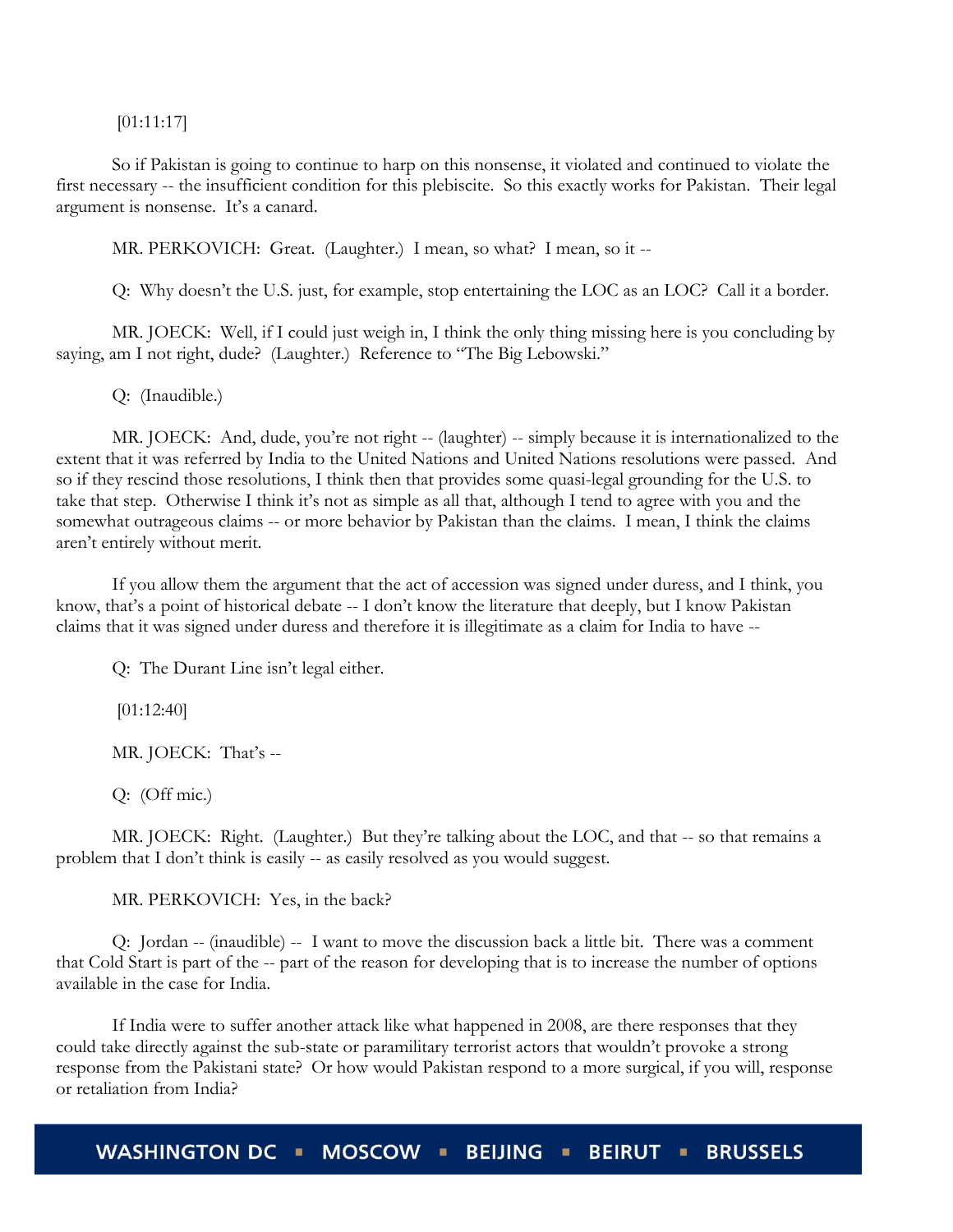#### [01:13:35]

MR. JOECK: I think one could imagine airstrikes against camps on the Pakistan side of the LOC as an example. I think you could imagine, although it's quite a bit more provocative, an attack against Muridke. Gurmeet Kanwal has argued that the Indians need to be able to conduct covert operations against places like Muridke. So there are other actions one can imagine that India could take rather than the - invoking Cold Start.

Whether or not Pakistan would respond to  $-$  just say an airstrike against a camp that presumably by that time would have been vacated, but nonetheless an attack, my sense is that that would not cause Pakistan to respond proportionally, nor would it prompt Pakistan to respond with ground maneuvers across the international border. I think you would then get into something like a tit-for-tat. And so I think it's for India to decide, and perhaps they already have decided that the next best step after another provocative act is to take something like an airstrike in order to reduce the likelihood that a war -- an open war would break out.

[01:14:52]

MR. PERKOVICH: I agree with that. I would be surprised if that's not the direction in which kind of Indian thinking evolves. Yeah.

The gentleman next to you, and then -- did somebody over here have -- no?

[01:15:04]

Q: Thank you very much. This is a very interesting presentation from all of you. My name is Akshad (sp) -- (inaudible) -- I am a student at Johns Hopkins SAIS.

My question to all of you is that how can we just disregard this common denominator between these two countries? It's the religion. Religion is actually missing out of the -- you know, our political negotiation dialogues. And no matter how secular a country as Americans we are, but even our president elections can be decided in the name of religion of the president. So how can we just ignore the fact the religious leaders on both the sides are actually influencing terrorist activities, political dynamics and as well as mass sentiments?

[01:15:48]

MR. JOECK: Well, I think -- I think that's fair to introduce that element. It's what I was alluding to in response to Sarah Chase's (sp) question with respect to the ideological element in the conflict between India and Pakistan where -- whether you call them jihadists or militants or terrorists or what have you, many of them are inspired by their own particular interpretation, both of the origins of the state of Pakistan as well as the mandate for Islam in South Asia. And so they may well be driven by their interpretation of religion to try to foment conflict that in their view would logically result in the integration -- the full integration of Pakistan with Kashmir and all parts of Kashmir being incorporated into the Pakistani state.

So I think that's very much there, but I don't think it's as much an element in the thinking -- the strategic analysis that goes on either on Pakistan's side or on India's side.

**WASHINGTON DC** MOSCOW - BEIJING -**BEIRUT BRUSSELS**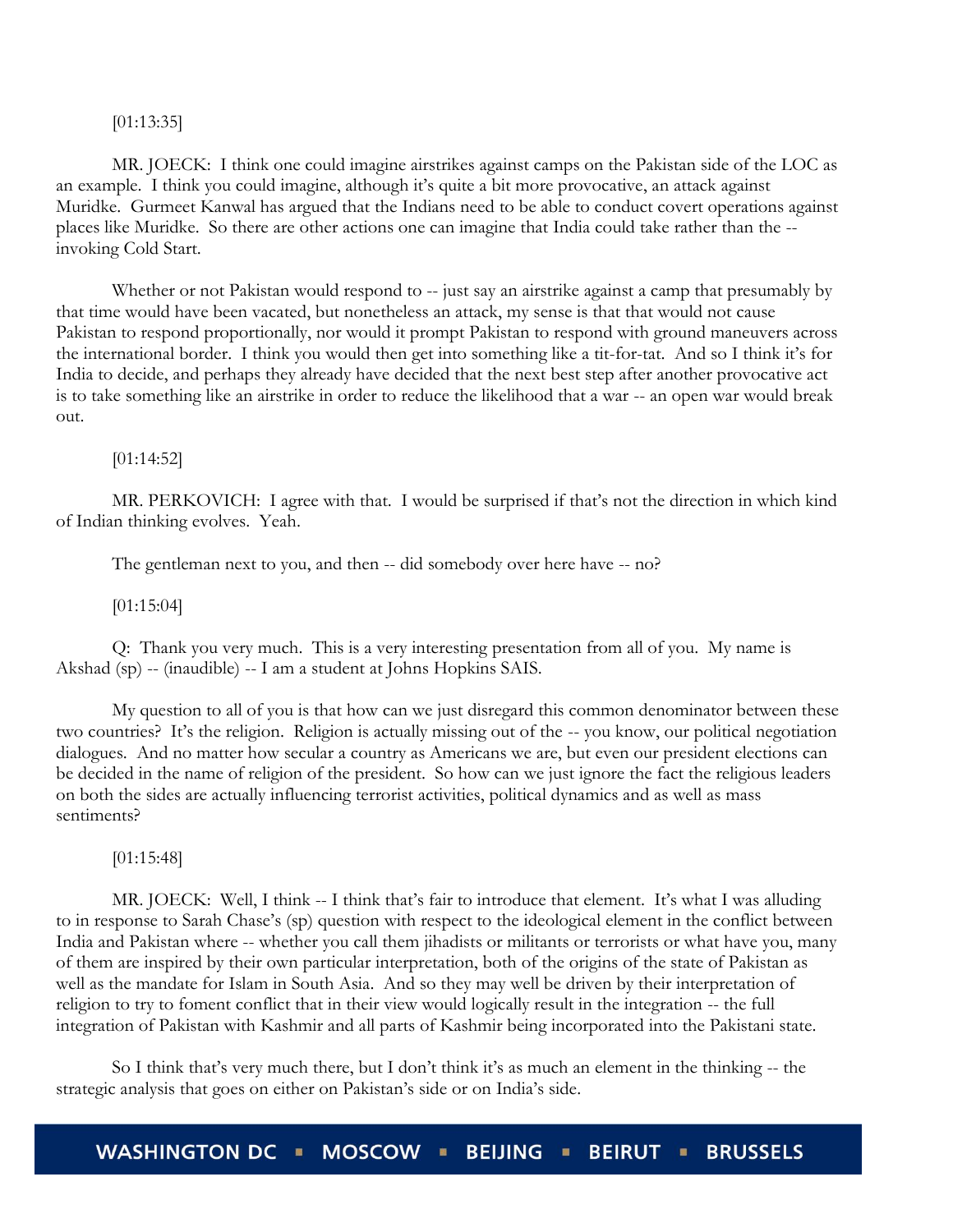MR. PERKOVICH: I think -- I'm going to be careful because I -- yeah, because I don't want to say anything -- (laughter) -- on the subject of religion.

But it seems to me that the -- that among the only things that one can do about the problem that you rightly identify is focus on the separation of violence from religion. And so on that one doesn't then have to make comments on religion in general or particular religions or whatever, but rather that in any civilized, modern state, the state has to have a monopoly on the legitimate use of violence, and therefore separate out the religious organization and preachings of whatever religion from the possession of guns or the use of guns by their followers, and that that would probably be a mode of discourse for less-righteous people like myself that would get you somewhere, but it's also kind of got a basis in most countries' laws and the international system and so on.

And so I would focus on the violent part rather than the religion part. Yes?

[01:18:22]

Q: I think if we're talking about deterrence then we have to talk more about all the world powers. And I've heard that in many scenarios that you've pointed out the third party and the catalyst factor have come into play. So whether you see China into these pictures, because obviously China is in the triangle within U.S.-China-India, and also India and Pakistan and China, and also the rest of the world. If you see that China and North Korea, Iran and Pakistan and their nuclear capability all together comparing to U.S. and our allies, how does that work out? So what one advice you'd give to our future Defense secretary, possible Senator Hagel, and then Senator Kerry, the newly appointed State Department secretary?

[01:19:19]

MR. PERKOVICH: Let me -- I'll respond and then you guys can respond because I don't want to forget. And I like this question.

Well, I think there are a couple levels. So at the level of capability, it's -- it has been true, you know, that China helped Pakistan develop capabilities, so kind of as a supplier they've been problematic.

With Iran it was early on and then it was, I think, stopped, at least from what the open literature says -- stopped very early on in the '90s.

And then with North Korea, I think that when North Korea tests, when fingers start pointing as to who helped them, it's not going to be China. It will have been Pakistan and then probably some scientists from another country that is next to North Korea that has nuclear weapons but isn't China. (Laughter.)

# [01:20:10]

And so at the level of capabilities I think China is there, but at the level of kind of politics and policy, China has always been very restraining when it comes to Pakistan. So whenever there has been a crisis or a war, Pakistani leadership immediately jumps on a plane and goes to China and says basically, you know, help us out, back us up, and the Chinese always tell them, no, you screwed up, go back and cool it. And because their overriding interest is stability, they don't want a war to the south. They don't like these militant groups in Pakistan either. So at the level of kind of war-causing or stimulating, it seems to me China is very conservative.

**WASHINGTON DC** MOSCOW BEIJING -**BEIRUT BRUSSELS**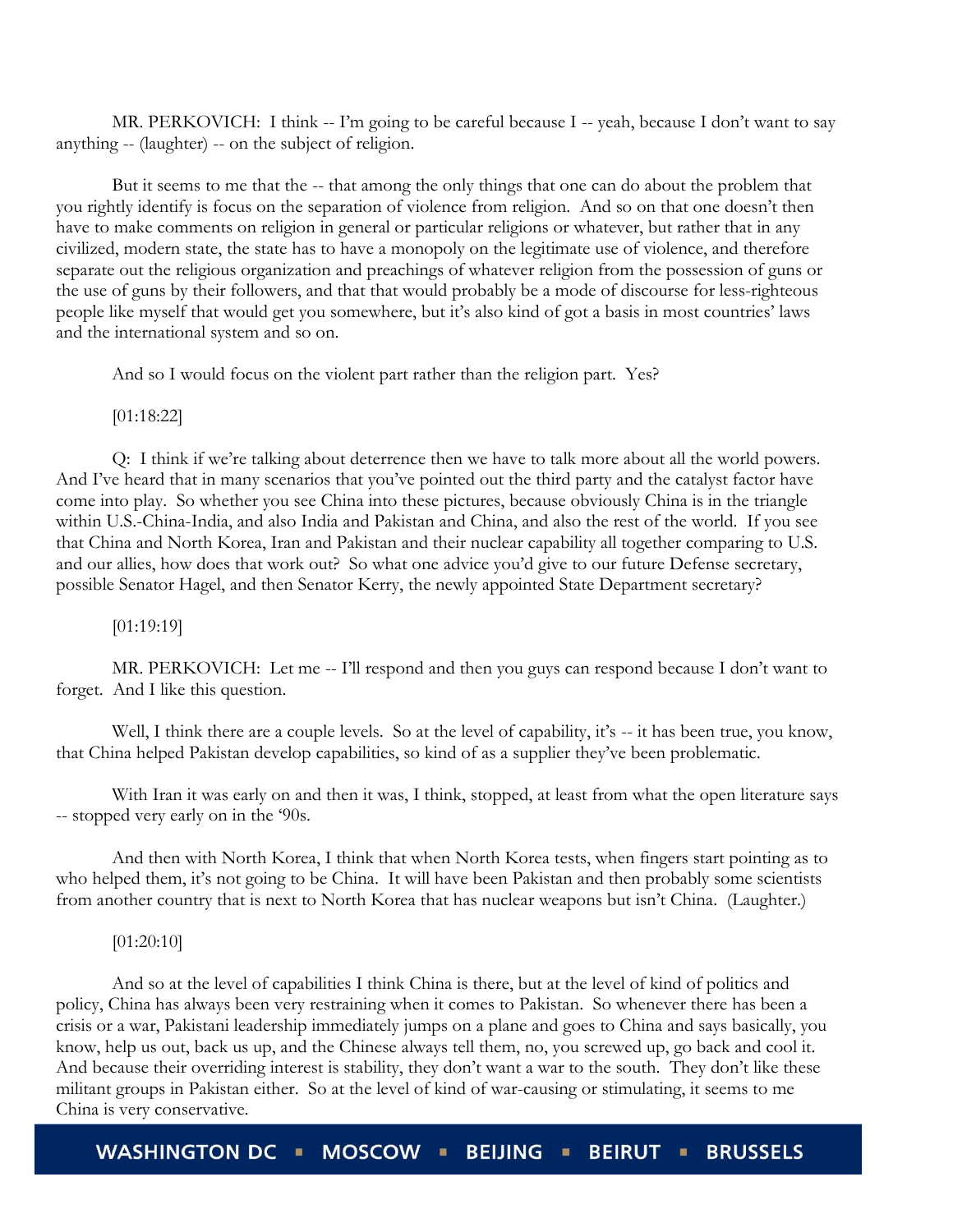And now one can dream and say, well, the U.S. ought to be able to work more with China than Pakistan, and I think that is an objective worth pursuing. I wouldn't hold my breath because I think there are other suspicions that get there, but I think we share an interest. I don't know if you guys agree with that, but --

[01:21:12]

MR. JOECK: I don't think we quite share the same interests, and I think India's response to China taking any role as an intermediary, as a third party to help quell a crisis would be looked on with substantial suspicion. I mean, from India's perspective the worst proliferator in the world is not Pakistan but rather China, who, according to the recent book by Feroz Hassan Khan was quite open in having transferred about 50 kilograms of HEU and the weapon design for Chic-4 to Pakistan. That book tries to make it seem as though it was just handed to one part of Pakistan, which may be in doubt, but in any case.

So Pakistan has benefited from China's intervention. I wouldn't quite agree with George that China has never -- that always scolds Pakistan to behave itself. We have to go back a little bit further. China was behaving as if it would do something to help Pakistan in '65 and '71. China I think proved to be a feckless ally in the sense that it did nothing in both those cases, but it also didn't try and arrest Pakistan -- arrest Pakistan's activities particularly in either conflict.

So I think there has to be a certain element of being an honest broker, and so -- and both sides have to accept at least, you know, not entirely honest but honest to the extent that you do have an interest in the success of both countries, and I think the U.S. has that position. It's not the only third party -- the United Nations is a potential third party as far as a sort of auditory appeal would go, but in any case I don't think China fills that role particularly well. Nor has it sort of volunteered to do it. It seems quite content to stand back.

[01:22:53]

MR. PERKOVICH: I was talking about vis-a-vis Pakistan, not as a mediator between the two of them, but yeah.

MR. REHMAN: I view China's influence has been a little bit more toxic and that strategy has been somewhat unsustainable in the long term. China's trying to play an increasingly dangerous game. It doesn't want to see a conflict erupt in between India and Pakistan, but at the same time it wants to continue to bog India down on its western flank. And what's interesting is that traditionally Sino-Pakistani military cooperation focused on the nuclear aspects on land and missile warfare, and now it encompasses all spectrums. So the Pakistani air force, increasingly the Pakistani navy -- and this is part of a deliberate policy to tie India down on its western maritime flank.

But in the long term it's got to reflect on its policy and it's got to think of whether this is constructive, whether Pakistan is a reliable partner and whether it's just not making the whole situation worse for itself.

[01:24:05]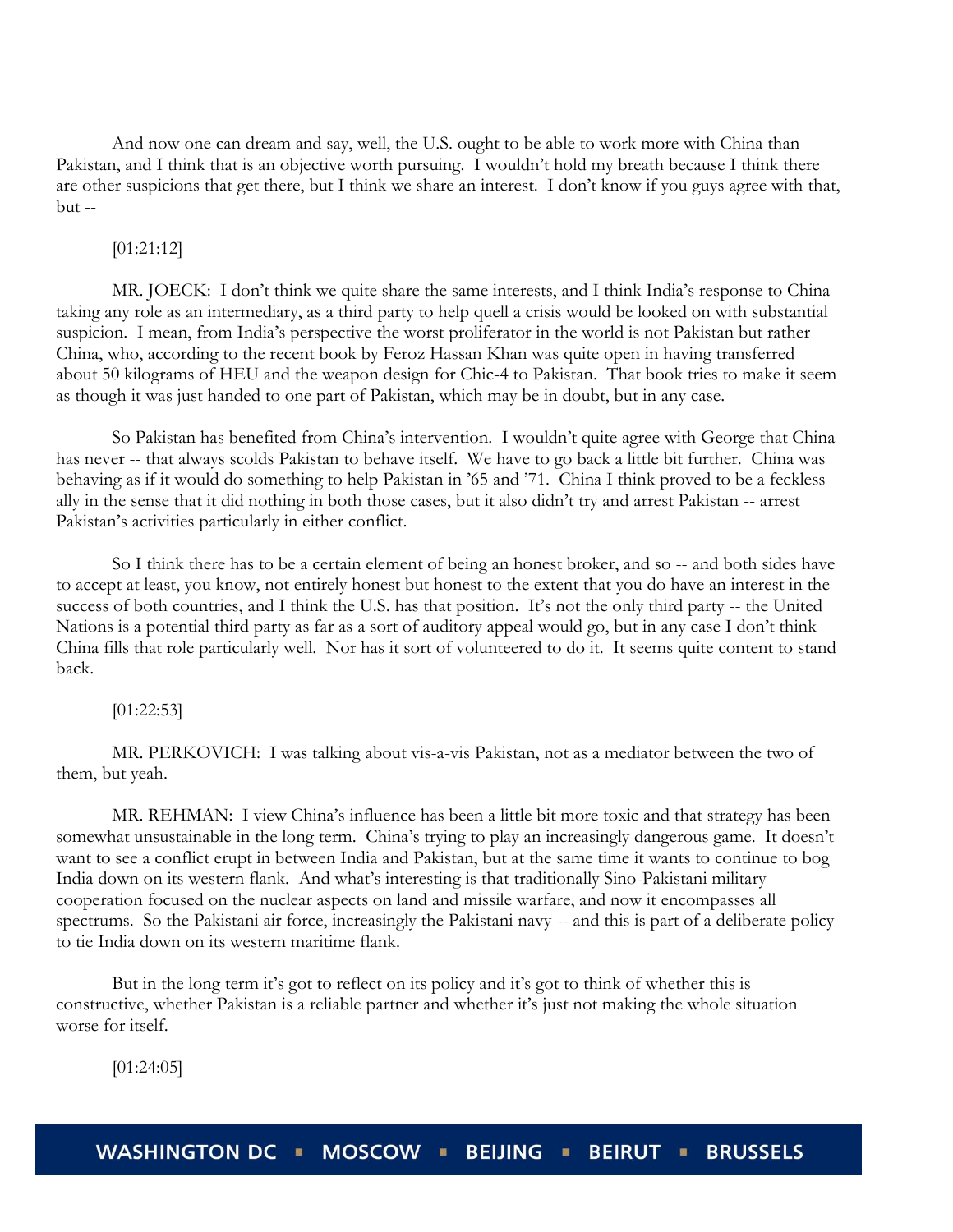MR. PERKOVICH: We've got -- well, we've got some time. Questions? We can take a break, too, so it's up to you guys.

Q: (Off mic.)

MR. PERKOVICH: Oh, so she was asking what would we advise Senator Hagel and Senator Kerry.

I don't think that -- well, you guys should -- I mean, my sense is you wouldn't need to advise them to kind of stay away because I think they'll be inclined to stay away because they have enough problems but that they won't be able to ignore progress on it. And indeed Senator Kerry has had a great interest in Pakistan and has been a major actor and I would say a constructive actor there.

So my sense is, A, he doesn't need my advice, and B, he will be an actor. And my guess would be that Senator Hagel, if he's confirmed, will pretty much stay out of this picture. But I don't know.

[01:25:06]

MR. JOECK: Well, George is the only one at the table who has been a former speechwriter for the vice president of the United States, so I'm certainly not going to challenge his judgments about what might be said to the new secretary of State or Defense.

MR. PERKOVICH: Good intelligence guy. That was good. (Laughter.)

MR. REHMAN: I don't think I had anything to add. I would just advise them to get a few good nights' sleep now while they still can. (Laughter.)

MR. PERKOVICH: All right. Great.

MR. REHMAN: And not necessarily to believe everything they're told, to remain wary.

MR. PERKOVICH: One more. Anybody? Yes?

[01:25:40]

Q: Hi. My name is Bethany and I have a question about -- referring to what you said before in response to the other question about how in a potential -- after a potential other future terrorist attack India might consider very specific retaliatory airstrikes against a terrorist camp, for example, which seems -- you know, one can make the argument that that seems like, you know, the way to go, the way to make all parties happy, assuage domestic anger in India. I was wondering if you could talk a little bit about what would make India not choose that route as trying to specifically go after, you know, a retaliatory terrorist-focused attack after a potential -- the next Mumbai. What would make them instead choose something more like Cold Start?

MR. PERKOVICH: I mean, my initial reaction is it's a capabilities issue. So if you need manned aircraft to fly over Pakistani airspace to do it, then the risk that your pilots are going to be shot down or captured would be a big factor, whereas if you could do it in a standoff way where you didn't run a risk of that, the threshold would be much, much higher.

WASHINGTON DC . MOSCOW . BEIJING . **BRUSSELS BEIRUT .**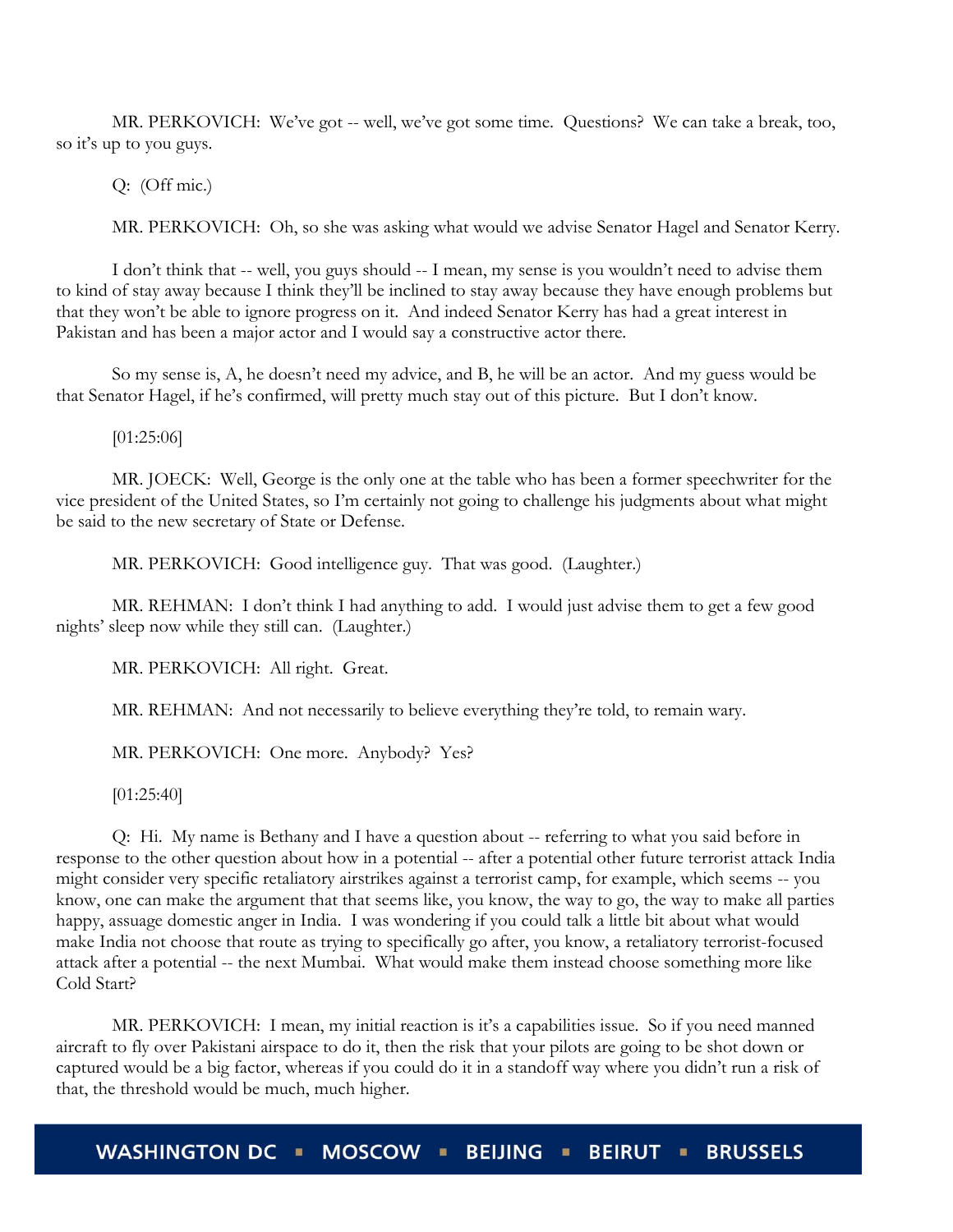And then, I mean, I think the usual calculations -- are there -- are there civilian -- are there people, non-terrorists, non-combatants nearby so that there's a chance that you would actually commit -- kill a lot of what would be seen as innocent people, and, you know, could that be a deterrent -- a self-deterrent.

So my guess is it would be more along those operational lines than in principle crossing over a threshold of saying now we're going to use force. Because anything that we're talking about here is going to seem a lot less provocative than moving ground forces onto Pakistani territory. But I -- these guys have thought about it more.

[01:27:32]

MR. JOECK: I would just add that since you contrasted it with why would they then choose to take an airstrike rather than ground attack a la Cold Start, and I think to some extent it would depend on the severity of the attack. And if we go back to December of 2001 and imagine that that had been a successful attack and that the terrorists had gotten inside the parliament and then slaughtered 10, 20, 30, 100 parliamentarians willy-nilly, and then --

MR. PERKOVICH: Except the Left Party. If it was the Left Party's then it wouldn't have -- (laughter) --

MR. JOECK: Assuming that they were, you know, --

MR. PERKOVICH: Evenly distributed.

MR. JOECK: -- evenly distributed -- there was a bipartisan terrorist attack -- (laughter) -- the severity of that attack I think -- so it would depend on the severity of the attack that would dictate how India might choose to respond, that there are some things that they -- are way more than a pinprick.

I had the sense back in May of 2002 with the Kalachak (sp) incident that that was going to break the Indian back in the sense that they would then respond much more vigorously, because in a certain sense this was terrorists murdering the families of the soldiers who were ready to attack, and the political leadership said, well, even though your wives and your children have been slaughtered, we're not going to let you take any actions in response. That struck me as, you know, a very hard decision to make.

But in any case, it leads to the point I'm trying to make, which is the severity of the attack I think might dictate whether or not they concluded their attack was simply not commensurate, not proportional to the insult that they just suffered.

[01:28:59]

MR. REHMAN: There's a certain method to Pakistan's madness in the sense that from the Pakistani perspective it definitely works to their benefit to have an ambiguous nuclear posture. And for India, it's a military planner's strategic nightmare because Pakistan's red lines for nuclear use are elastic and they keep shifting, and it's very difficult for Indian military planners to be able to find what Clausewitz famously called the center of gravity of a conflict.

And so one of the former alternatives was a naval blockade of Karachi and economic warfare or corrosive naval maneuvering outside Karachi, which is what India did during the Kargil war. But now that

WASHINGTON DC · MOSCOW · BEIJING · **BEIRUT . BRUSSELS**